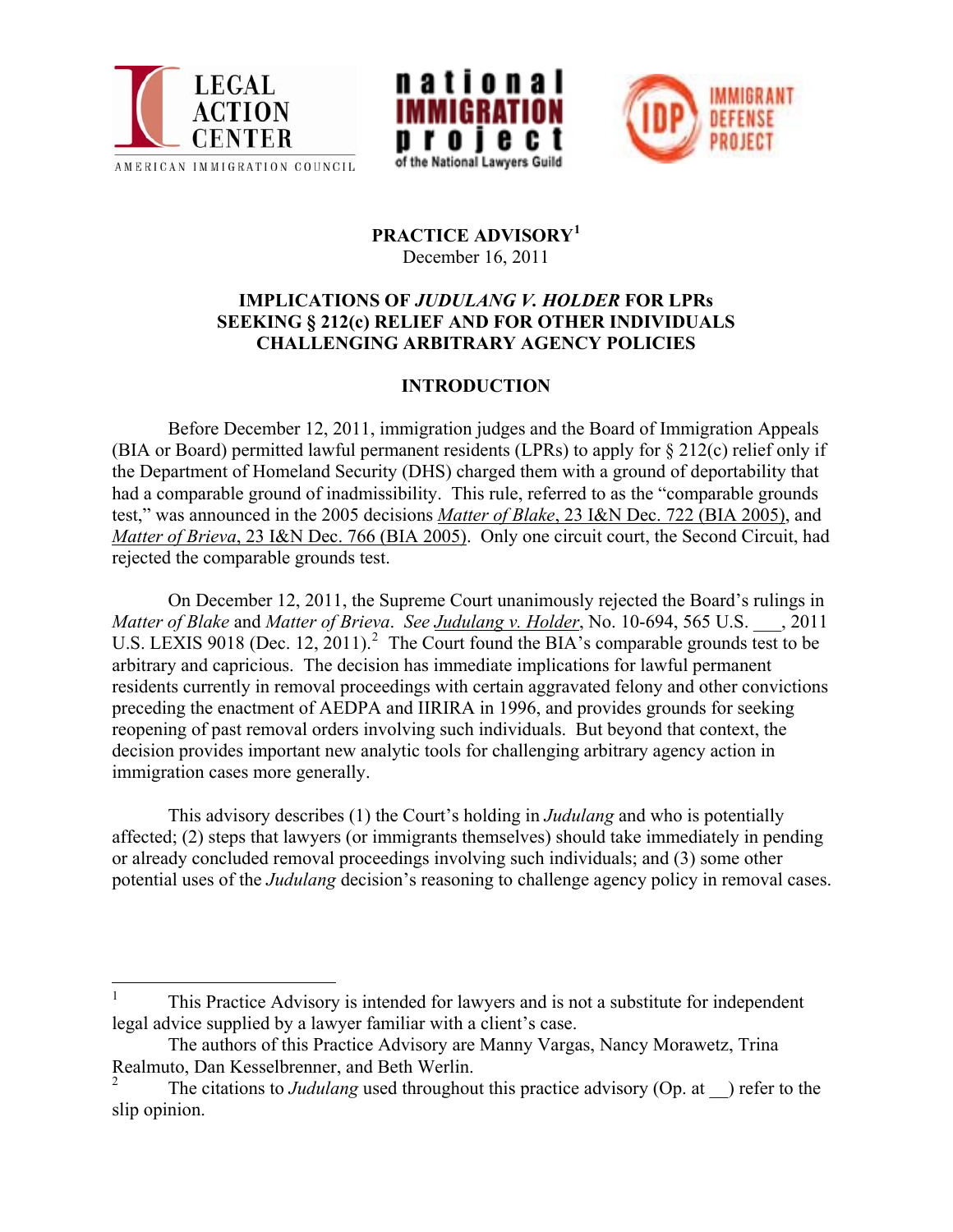## **TABLE OF CONTENTS**

| $\mathbf{I}$ |                | THE SUPREME COURT'S HOLDING IN JUDULANG                                                                                                                                                                 |
|--------------|----------------|---------------------------------------------------------------------------------------------------------------------------------------------------------------------------------------------------------|
|              |                |                                                                                                                                                                                                         |
|              |                |                                                                                                                                                                                                         |
|              |                |                                                                                                                                                                                                         |
|              |                | II. WHAT SHOULD BE DONE IN CASES INVOLVING LPRs NOW IN PROCEEDINGS<br>OR WHO WERE PREVIOUSLY DENIED § 212(c) RELIEF FROM DEPORTATION<br>BASED ON BLAKE AND BRIEVA OR OTHER SIMILARLY ARBITRARY ANALYSIS |
|              |                |                                                                                                                                                                                                         |
|              |                |                                                                                                                                                                                                         |
|              |                |                                                                                                                                                                                                         |
|              |                | III. OTHER POTENTIAL CHALLENGES TO ARBITRARY OR IRRATIONAL REMOVAL<br>POLICIES UNDER THE REASONING OF JUDULANG                                                                                          |
|              |                |                                                                                                                                                                                                         |
|              |                |                                                                                                                                                                                                         |
|              |                | C. Examples of Individuals Beyond Judulang's Specific Holding With Potential                                                                                                                            |
|              | <b>SAMPLES</b> |                                                                                                                                                                                                         |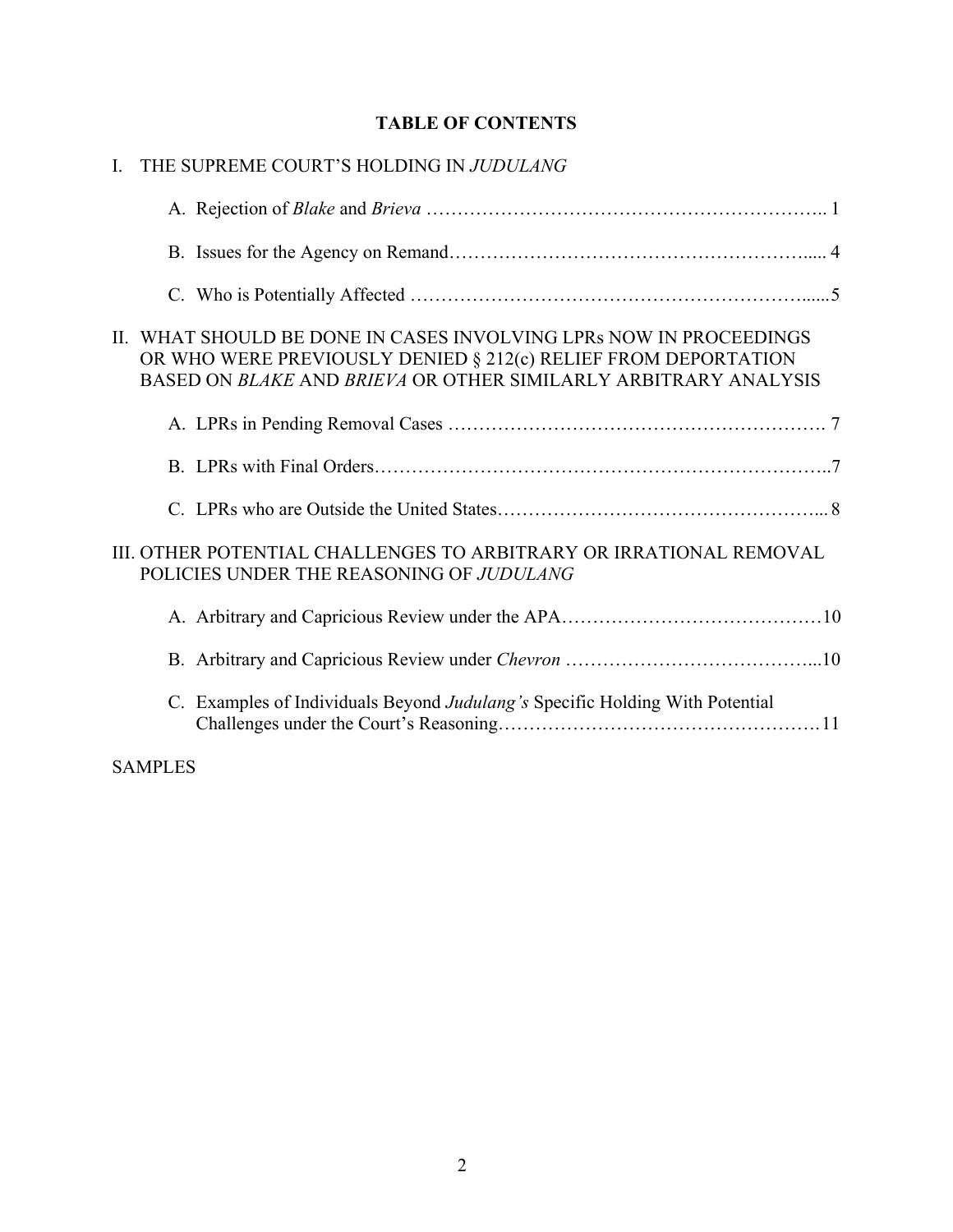#### **I. THE SUPREME COURT'S HOLDING IN** *JUDULANG*

#### **A. Rejection of** *Blake* **and** *Brieva*

In *Matter of Blake* and *Matter of Brieva*, the BIA found that LPRs charged with deportability do not have a right to seek relief from deportation under former INA section 212(c) unless the charged ground of deportation is "substantially equivalent" to a ground of inadmissibility (formerly, exclusion). In both cases, the LPR had been charged under the "sexual abuse of a minor" (*Blake*) and "crime of violence" (*Brieva*) aggravated felony grounds. The BIA concluded that neither of these aggravated felony deportation categories had a comparable ground of inadmissibility so as to permit the LPR to apply for  $\S 212(c)$  relief under the statutory counterpart rule set forth in 8 CFR  $\S$  1212.3(f)(5).

The Supreme Court in *Judulang* held that the BIA's approach is "arbitrary and capricious" in violation of the Administrative Procedure Act (APA), 5 U.S.C. § 706(2)(A). This provision of the APA provides that a court reviewing an agency action shall "hold unlawful and set aside agency action, findings, and conclusions found to be . . . arbitrary, capricious, an abuse of discretion, or otherwise not in accordance with law . . .." The Court explained:

Agencies, the BIA among them, have expertise and experience in administering their statutes that no court can properly ignore. When reviewing an agency action, we must assess, among other matters, "'whether the decision was based on a consideration of the relevant factors and whether there has been a clear error of judgment.'" That task involves examining the reasons for agency decisions—or, as the case may be, the absence of such reasons.

Op. at 9-10 (citations omitted). The Court went on to find with respect to the BIA's decisions in *Blake* and *Brieva*:

The BIA has flunked that test here. By hinging a deportable alien's eligibility for discretionary relief on the chance correspondence between statutory categories—a matter irrelevant to the alien's fitness to reside in this country—the BIA has failed to exercise its discretion in a reasoned manner.

#### Op. at 10.

The Court explained that, if the government is going to limit  $\S 212(c)$ 's scope, it must do so in some rational way. The Court found that the *Blake/Brieva* comparable grounds rule does not impose such a reasonable limitation, stating:

The comparable-grounds approach does not rest on any factors relevant to whether an alien (or any group of aliens) should be deported. It instead distinguishes among aliens decides who should be eligible for discretionary relief and who should not—solely by comparing the metes and bounds of diverse statutory categories into which an alien falls.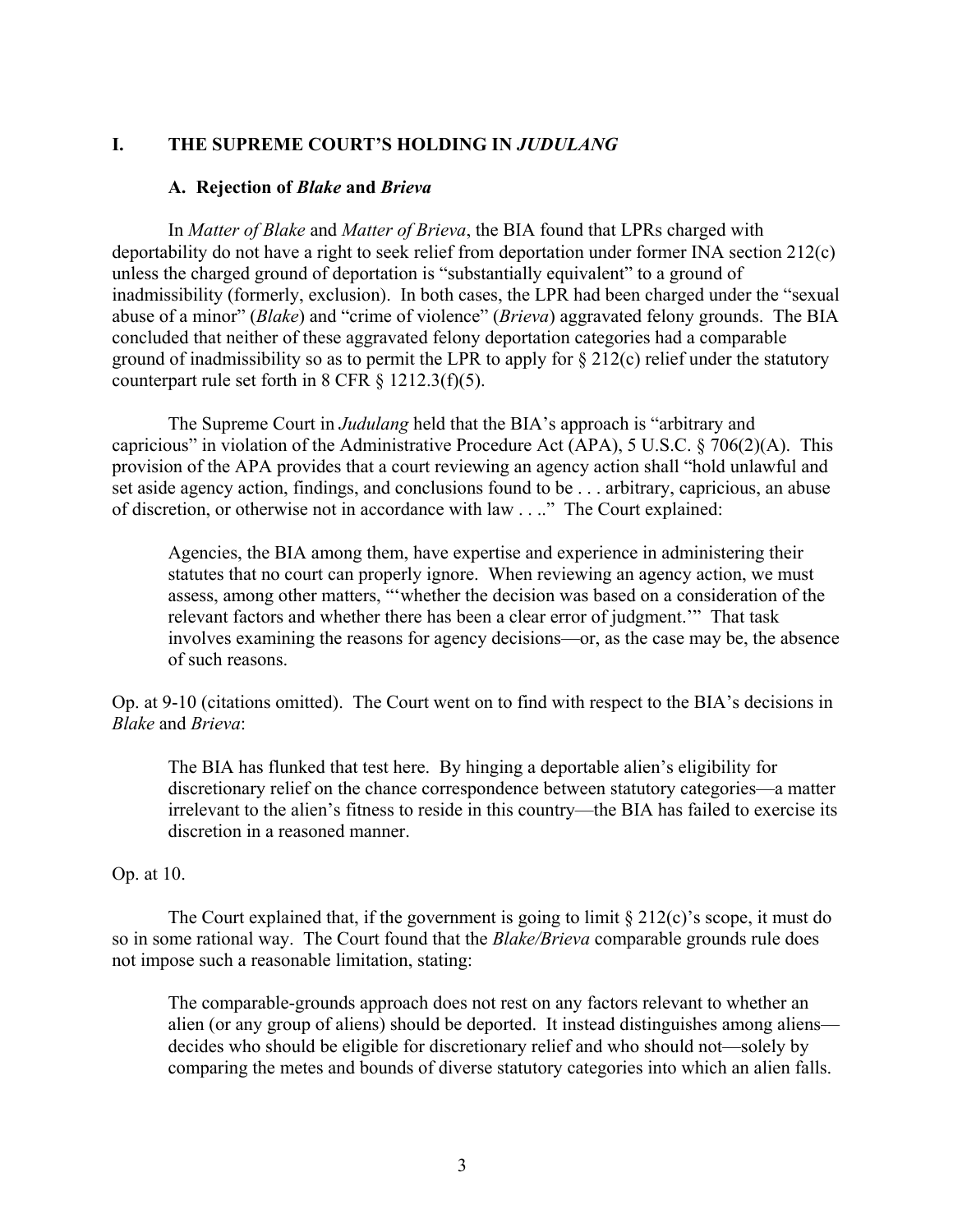The resulting Venn diagrams have no connection to the goals of the deportation process or the rational operation of the immigration laws.

Op. at 15. The Court elaborated:

Recall that the BIA asks whether the set of offenses in a particular deportation ground lines up with the set in an exclusion ground. But so what if it does? Does an alien charged with a particular deportation ground become more worthy of relief because that ground happens to match up with another? Or less worthy of relief because the ground does not? The comparison in no way changes the alien's prior offense or his other attributes and circumstances. So it is difficult to see why that comparison should matter. Each of these statutory grounds contains a slew of offenses. Whether each contains the same slew has nothing to do with whether a deportable alien whose prior conviction falls within both grounds merits the ability to seek a waiver.

## Op. at 12.

 In the end, the Court found that the BIA's approach "cannot pass muster under ordinary principles of administrative law" and remanded the case for further proceedings consistent with its opinion. Op. at 21. The Court's decision effectively overruled not only the BIA's decision, but also federal court decisions affirming the BIA's approach in virtually all circuits except the Second Circuit. *See*, *e.g.*, *De La Rosa v. U.S. Atty. Gen.*, 579 F.3d 1327 (11th Cir. 2009) (affirming BIA and discussing circuit court decisions on this issue). *But see Blake v. Carbone*, 489 F.3d 88 (2d Cir. 2007) (sole circuit overruling BIA on this issue).

### **B. Issues for the Agency on Remand**

The *Judulang* decision remands the case to the Ninth Circuit for "further proceedings consistent with this opinion." Op. at 21. That remand should lead to a straightforward reversal of the BIA and a remand to the agency in Mr. Judulang's case. At some point thereafter, whether in Mr. Judulang's case or in another case, the BIA should announce a new non-arbitrary and rational policy for determining when an LPR charged with deportability based on a pre-1996 conviction may apply for  $\S 212(c)$  relief.

While the Supreme Court in *Judulang* did not set forth what the new policy for determining § 212(c) eligibility should be, the Court referenced the approach proposed by Mr. Judulang in his briefing. Under that approach any LPR whose conviction also falls within a ground of inadmissibility – such as the crime involving moral turpitude inadmissibility ground – would be eligible for § 212(c) relief. Under this approach, it does not matter whether the deportation ground at issue has a comparable ground of inadmissibility. This essentially is the approach adopted by the Second Circuit. *See Blake v. Carbone*, 489 F.3d. at 104 ("[E]ach petitioner, a deportable lawful permanent resident with an aggravated felony conviction, is eligible for a § 212(c) waiver if his or her particular aggravated felony offense could form the basis of exclusion under § 212(a) as a crime of moral turpitude."). While the Court did not explicitly endorse this approach in *Judulang*, it did comment: "Judulang's proposed approach asks immigration officials only to do what they have done for years in exclusion cases; that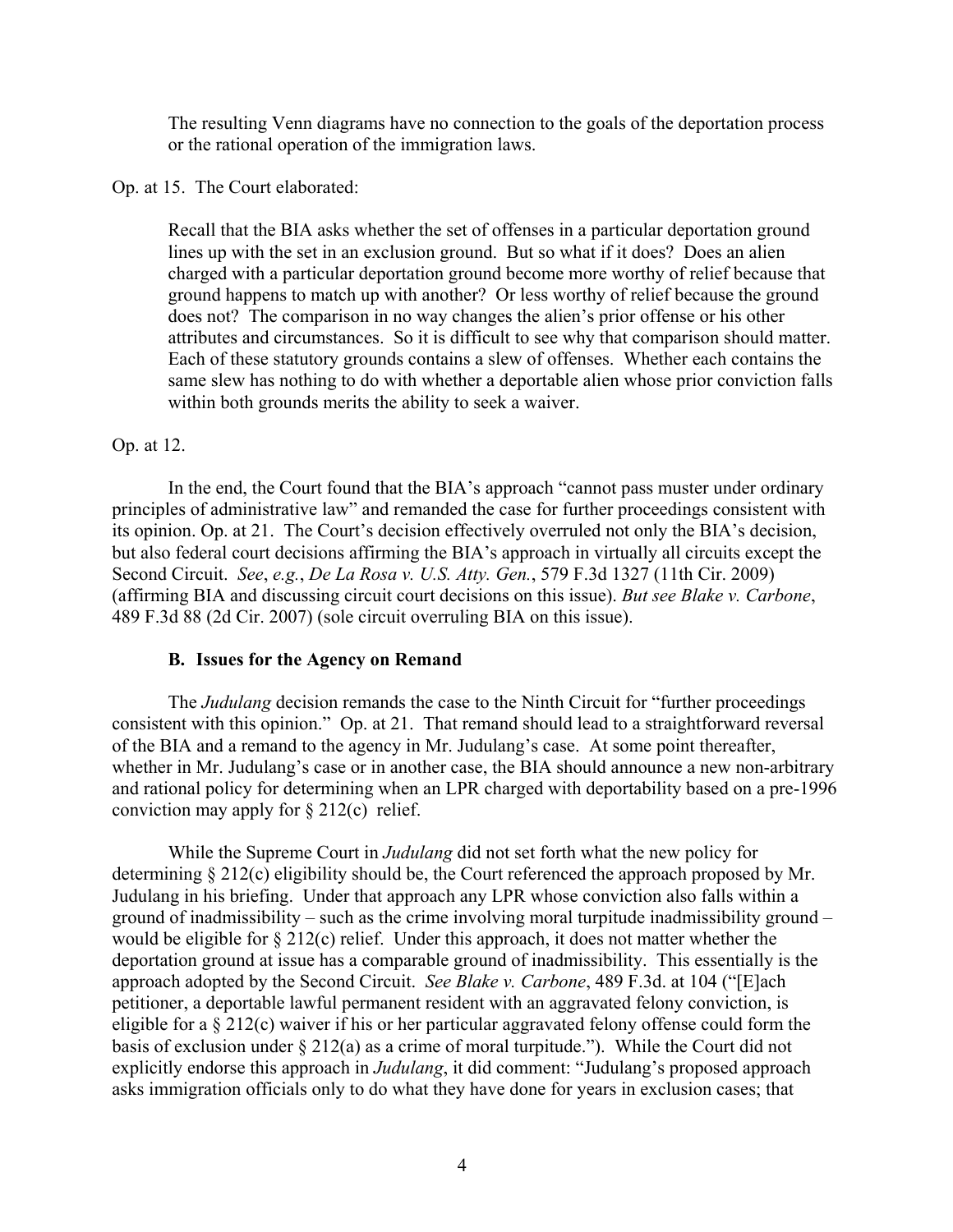means, for one thing, that officials can make use of substantial existing precedent governing whether a crime falls within a ground of exclusion." Op. at 21.

Although *Judulang* suggests that the Court has not foreclosed all limits on § 212(c) relief, it is hard to envision an approach that the BIA could adopt that would exclude Mr. Judulang, or others like him from pursuing relief and yet pass muster under *Judulang*'s "arbitrary and capricious" standard. Moreover, the Court was clear that any limitation on  $\S 212(c)$  relief must also be consistent with the Court's prior decision in *INS v. St. Cyr*, 533 U.S. 289 (2001) (holding that IIRIRA repeal of § 212(c) could not be applied retroactively to pre-IIRIRA guilty pleas). Op. at 21. *St. Cyr* has foreclosed any limitation that was not a restriction on relief that existed prior to § 212(c)'s repeal. It seems unlikely that the BIA could now devise a rule to limit § 212(c) relief that would not run afoul of one of these two Supreme Court opinions.<sup>[3](#page-4-0)</sup>

## **C. Who is Potentially Affected**

This section outlines the two principal categories of people affected or potentially affected by the Supreme Court's specific holding:

> 1. Mr. Judulang and other individuals like him charged with deportability based on a pre-1996 guilty plea that also triggers inadmissibility.

Mr. Judulang is an LPR who was charged under a ground of deportability (aggravated felony "crime of violence") that the BIA ruled was not comparable to any ground of inadmissibility even though his offense would have qualified as a "crime involving moral turpitude" under § 212(a). Mr. Judulang argued that, because he would have been able to seek § 212(c) relief if he had traveled abroad and been charged with inadmissibility, he therefore should also be found eligible to seek § 212(c) relief when charged with deportability based on the same offense.

As discussed above, while the Court did not explicitly endorse Mr. Judulang's approach, it is hard to imagine any approach that the BIA could adopt "consistent with this [*Judulang*] opinion" and with the Court's prior decision in *St. Cyr* that would exclude from § 212(c) eligibility Mr. Judulang, or anyone else who would similarly be able to pursue § 212(c) if charged with inadmissibility.

\*\*\*

<span id="page-4-0"></span>3 Were the BIA to adopt a new limitation on § 212(c) relief that did not exist pre-1996, it would be subject to attack as an impermissibly retroactive rule. For arguments on why such a retroactive rule would be impermissible, see pp. 38-44 of the petitioner's brief in *Judulang*, available at

[http://www.americanbar.org/content/dam/aba/publishing/previewbriefs/Other\\_Brief\\_Updates/10-](http://www.americanbar.org/content/dam/aba/publishing/previewbriefs/Other_Brief_Updates/10-694_petitioner.authcheckdam.pdf) [694\\_petitioner.authcheckdam.pdf](http://www.americanbar.org/content/dam/aba/publishing/previewbriefs/Other_Brief_Updates/10-694_petitioner.authcheckdam.pdf).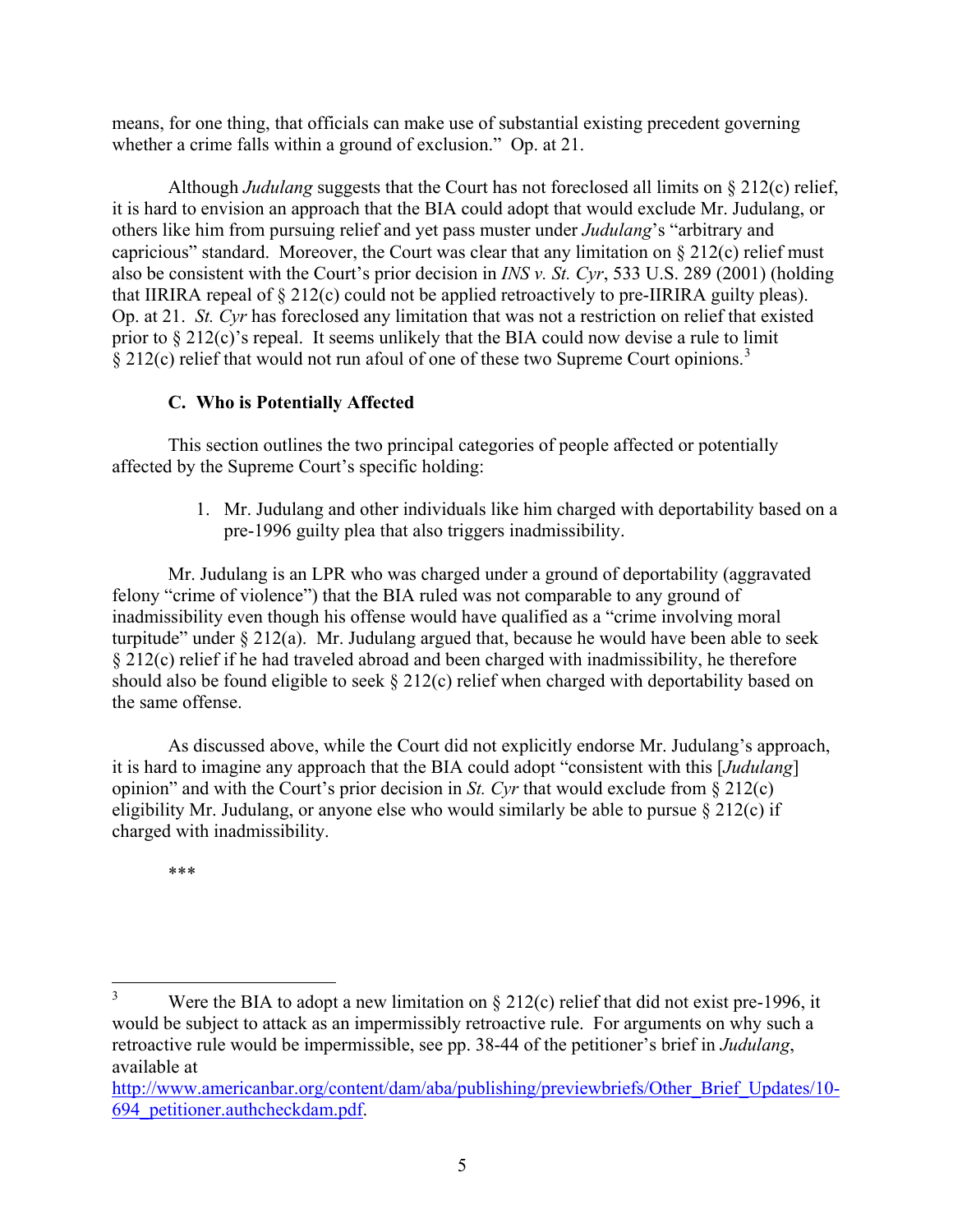2. Individuals charged with deportability based on a pre-1996 guilty plea that does not trigger inadmissibility (e.g., firearm offense).

*Judulang* also provides support for seeking § 212(c) relief for LPRs who are deportable but not inadmissible/excludable, such as LPRs with simple possession firearm convictions. The BIA has long held such individuals ineligible to seek § 212(c) relief. *See*, *e.g.*, *Matter of Granados*, 16 I&N Dec. 726, 728 (BIA 1979) (finding § 212(c) ineligibility for a firearm possession offense because the offense did not come within the grounds of excludability as a crime involving moral turpitude), *aff'd*, 624 F.2d 191 (9th Cir. 1980). But, in 1990, in *Matter of Hernandez-Casillas*, 20 I&N Dec. 262 (BIA 1990; AG 1991), the BIA itself recognized that excluding LPRs from 212(c) relief because the offense at issue did not fit within a ground of excludability would lead to incongruous results not in keeping with the spirit of the statute. *Id.* at 265 ("This limitation can result in the total unavailability of relief from deportation for longtime resident aliens who . . . may not have committed offenses nearly as serious as those of other aliens who are eligible for the section 212(c) waiver."). The BIA found that  $\S 212(c)$  may waive all grounds of deportability except those that related to subversives and war criminals, which were the only categories specifically excluded by the then text of § 212(c). *Id.* at 266. The BIA explained:

In reaching our decision today, we have been ever mindful of the fact that section  $212(c)$ is, in essence, a forgiveness statute. It allows longtime lawful permanent residents to make a mistake, and to be forgiven for it in the immigration context, to keep his permanent resident status despite the mistake. It is a generous provision of the law and we believe that today's action is fully in keeping with its generous spirit.

*Id.* at 269. However, then Attorney General Thornburgh overruled the BIA's decision in *Hernandez-Casillas* and resumed the government's policy of excluding from § 212(c) relief those LPRs whose offenses did not trigger excludability. *Id.* at 280-293.

In *Judulang*, the Court was highly critical of restrictions on § 212(c) relief that are unconnected to the basic immigration policy question of who should be deported. The Court repeatedly recognized the importance of linking restrictions on discretionary relief to the statute's overall purpose. For example, it declared that "[b]y hinging a deportable alien's eligibility for discretionary relief on the chance correspondence between statutory categories – a matter irrelevant to the alien's fitness to reside in this country – the BIA has failed to exercise its discretion in a reasoned manner." Op. at 10. Although this comment was directed to the comparable grounds requirement, it could apply equally to a person who is denied relief because his or her conviction is not included in the grounds of inadmissibility. Like the BIA in *Hernandez-Casillas*, the Court noted that § 212(c), by its terms, was a very expansive form of relief – it provided for entry into the country unless the person was excludable on national security and international child abduction grounds. Op. at 16. This broadly designed form of relief provides no basis for disfavoring LPRs whose convictions do not trigger any grounds of inadmissibility over those whose convictions do.

Moreover, as the Court emphasized, "the BIA's approach must be tied, even if loosely, to the purposes of the immigration laws or to the proper operation of the immigration system. A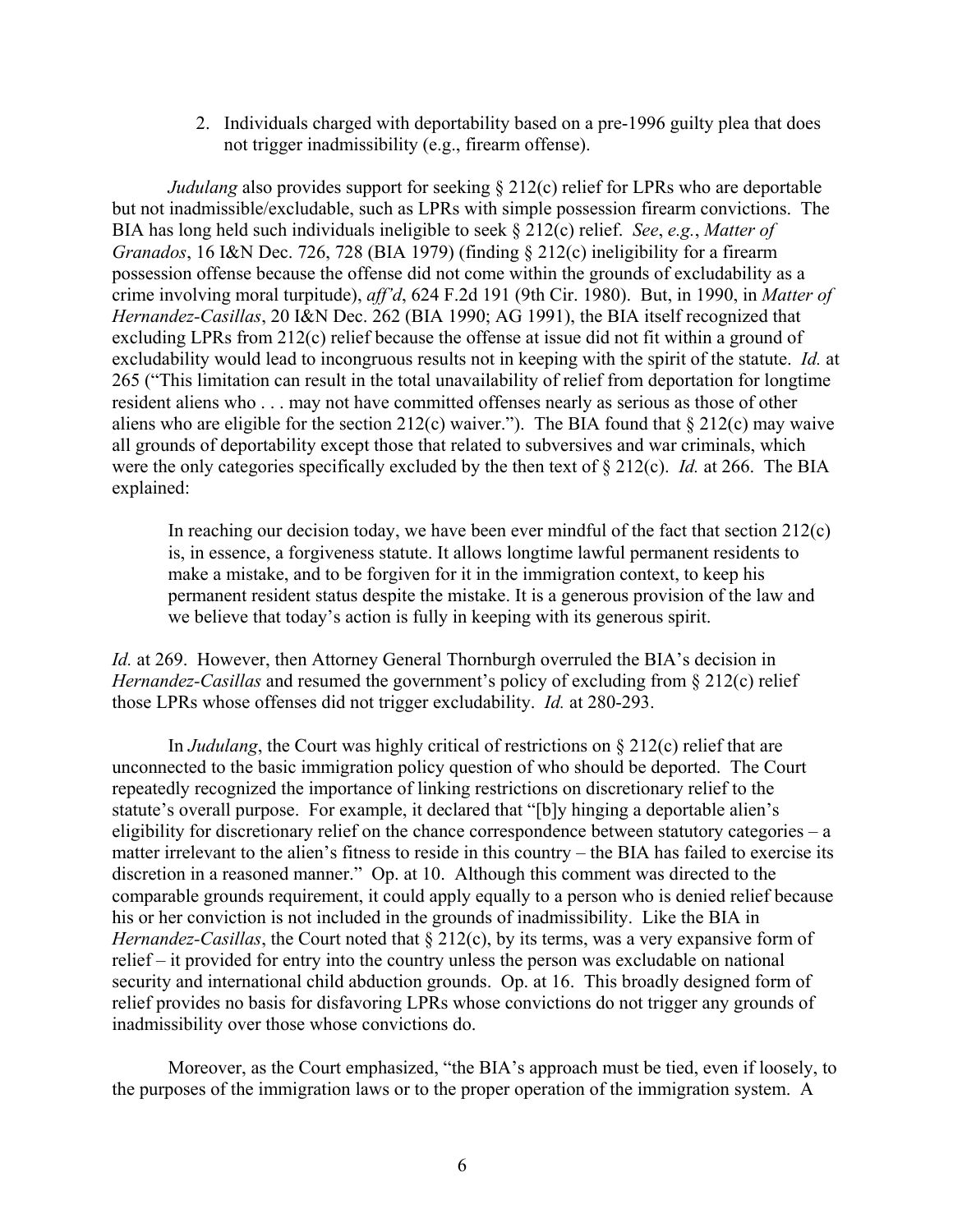method of disfavoring deportable aliens that bears no relationship to these matters – that neither focuses on nor relates to an alien's fitness to remain in the country – is arbitrary and capricious." Op. at 12. It is difficult to see how the denial of relief to those who are not even inadmissible could be seen as "focusing on or relating to an alien's fitness to remain in the country." Instead, it is an artifact of the very focus on statutory grounds that the Court concluded was arbitrary and capricious.

## **II WHAT SHOULD BE DONE IN CASES INVOLVING LPRs NOW IN PROCEEDINGS OR WHO WERE PREVIOUSLY DENIED § 212(c) RELIEF FROM DEPORTATION BASED ON** *BLAKE* **AND** *BRIEVA* **OR OTHER SIMILARLY ARBITRARY ANALYSIS**

This section offers strategies to consider for LPRs whose cases are affected by *Judulang*. Attached to the end of this practice advisory are sample motions and a Rule 28(j) letter that provide additional guidance in implementing the strategies discussed below.

## **A. LPRs in Pending Removal Cases**

 Individuals who are in removal proceedings (either before the immigration court or on appeal at the BIA) may request § 212(c) relief under *Judulang*. If the case is on appeal at the BIA, the LPR may want to file a motion to remand to the immigration court for a  $\S 212(c)$ hearing. (See Sample B.) By filing a remand motion *before* the BIA rules on the appeal, a person preserves his or her statutory right to file *one* motion to reconsider and reopen.

### **B. LPRs with Final Orders**

*Pending Petition for Review*. Individuals with pending petitions for review should consider filing a motion to remand to the Board under *Judulang*. The Department of Justice attorney on the case may even consent to such a motion. Regardless whether a motion to remand is filed, if briefing has not been completed, *Judulang* can be addressed in the opening brief or the reply brief. If briefing has been completed, the petitioner may file a letter under Federal Rule of Appellate Procedure 28(j) ("28(j) Letter") informing the court of *Judulang* and its relevance to the case. (See Sample D.)

*Denied Petition for Review.* If the petition for review already has been denied, but the mandate has not issued, a person may file a motion to stay the mandate. (See Sample E.) If the mandate has issued, the person may file a motion to recall (withdraw) the mandate. (See Sample E.) The motion can ask the court to reconsider its prior decision in light of *Judulang* and remand the case to the Board. In addition, a person may file a petition for certiorari with the Supreme Court within 90 days of the issuance of the circuit court's judgment (not mandate). The petition should request the Court to grant the petition, vacate the circuit court's judgment, and remand for further consideration in light of *Judulang*.

*Administrative Motion to Reconsider*. Regardless whether a person sought judicial review, he or she may file a motion to reconsider or a motion to reopen with the Board or the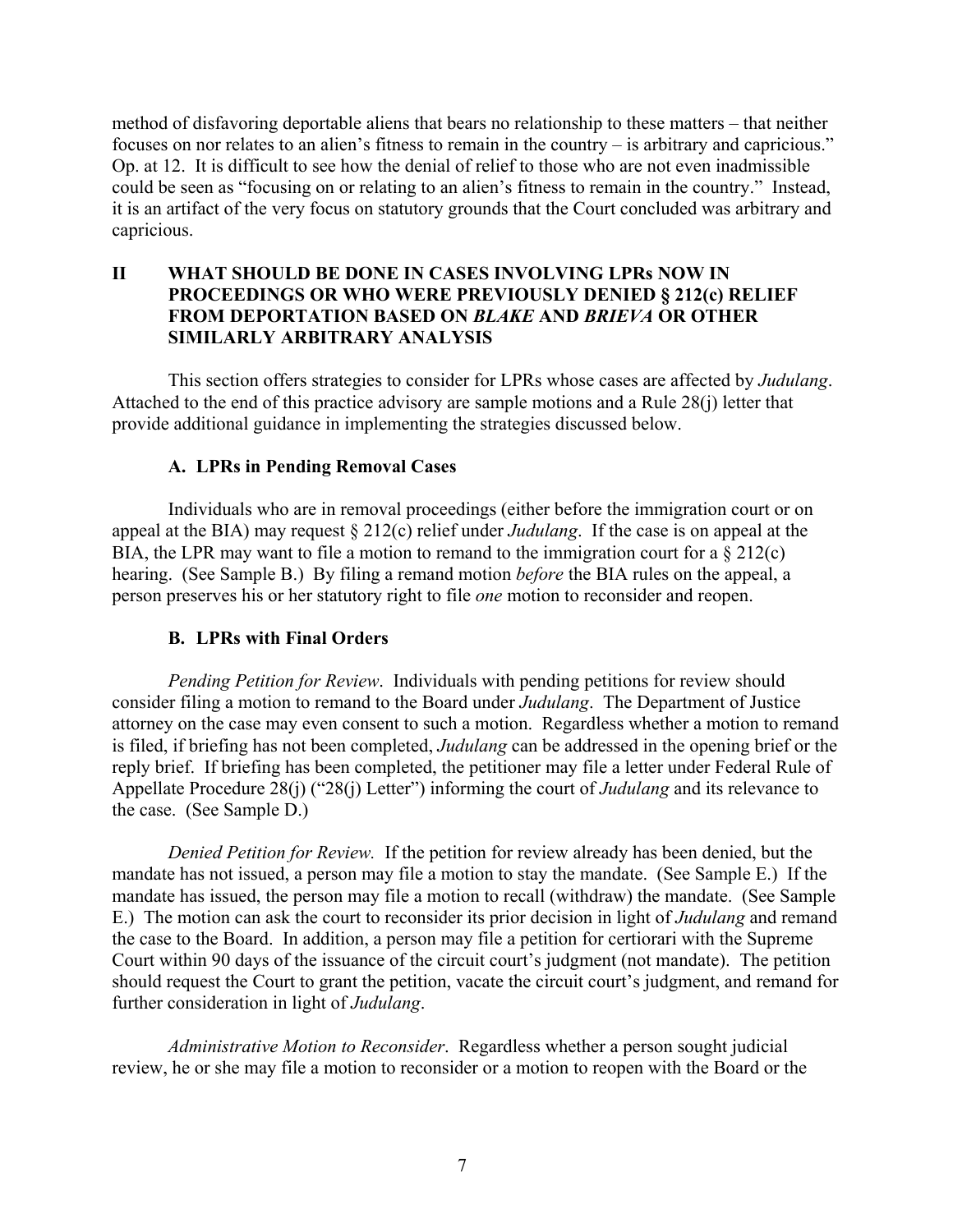immigration court (whichever entity last had jurisdiction over the case). $4$  As with all cases where a motion is filed, there may be some risk that DHS may arrest the individual (if the person is not detained). This risk may be increased where the motion is untimely filed.

 If the deadline for filing a motion to reconsider or reopen has not elapsed, it is advisable to file the motion before the passage of 30 days from the order of removal, or, if 30 days have passed, before the 90 day motion to reopen deadline. *See* INA §§ 240(c)(6)(B) and  $240(c)(7)(C)(i)$ . (See Samples A and C.) If the time for filing has elapsed, motions should be filed, if at all possible, within 30 (or 90) days of *Judulang*, i.e., by January 11, 2012. Filing within 30 (or 90) days of the decision bolsters the argument that the statutory deadline should be equitably tolled.<sup>[5](#page-7-1)</sup>

 If the individual is *inside the United States* (and has not departed since the issuance of a removal order) and the statutory deadline has elapsed, counsel may also wish to alternatively request *sua sponte* reopening. Note, however, that courts of appeals have held that they lack jurisdiction to judicially review the BIA's denial of a *sua sponte* motion. *See Luis v. INS*, 196 F.3d 36, 40 (1st Cir. 1999); *Ali v. Gonzales*, 448 F.3d 515, 518 (2d Cir. 2006); *Calle-Vujiles v. Ashcroft*, 320 F.3d 472, 474-75 (3d Cir. 2003); *Doh v. Gonzales*, 193 F. App'x 245, 246 (4th Cir. 2006) (per curiam) (unpublished); *Enriquez-Alvarado v. Ashcroft*, 371 F.3d 246, 248-50 (5th Cir. 2004); *Harchenko v. INS*, 379 F.3d 405, 410-11 (6th Cir. 2004); *Pilch v. Ashcroft*, 353 F.3d 585, 586 (7th Cir. 2003); *Tamenut v. Mukasey*, 521 F.3d 1000, 1003-04 (8th Cir. 2008) (en banc) (per curiam); *Ekimian v. INS*, 303 F.3d 1153, 1159 (9th Cir. 2002); *Belay-Gebru v. INS*, 327 F.3d 998, 1000-01 (10th Cir. 2003); *Anin v. Reno*, 188 F.3d 1273, 1279 (11th Cir. 1999)**.**

## **C. LPRs who are Outside the United States**

Individuals who are outside the United States have particularly challenging cases because of the regulatory departure bar. *See* 8 C.F.R. §§ 1003.2(d) and 1003.23(b). The BIA interprets these regulations as depriving immigration judges and the BIA of jurisdiction to adjudicate postdeparture motions. *See Matter of Armendarez*, 24 I&N Dec. 646 (BIA 2008).

 As an initial matter, however, individuals who filed petitions for review of their removal orders may be in an easier position because there is no departure bar to judicial review. Thus, they may pursue their appeals from outside the United States and "those who prevail can be afforded effective relief by facilitation of their return." *See Nken v. Holder*, 556 U.S. 418, 129 S. Ct. 1749, 1761 (2009). Thus, if they are successful on a motion to stay or recall the mandate (see Sample E), they should be permitted to return to the United States for further proceedings. Unfortunately, the process for returning to the United States is not straightforward, and in many cases, the government is resistant to facilitiate a person's return. *See* American Immigration

<span id="page-7-0"></span><sup>4</sup> There are strong arguments that fundamental changes in the law warrant reconsideration because they are "errors of law" in the prior decision. *See* INA  $\S$  240(c)(6)(C).

<span id="page-7-1"></span><sup>5</sup> There are arguments that the deadline for filing was equitably tolled until the Supreme Court issued its decision in *Judulang* or until some later date. In order to show due diligence under the equitable tolling doctrine, it may be beneficial to file within 30 days after *Judulang*.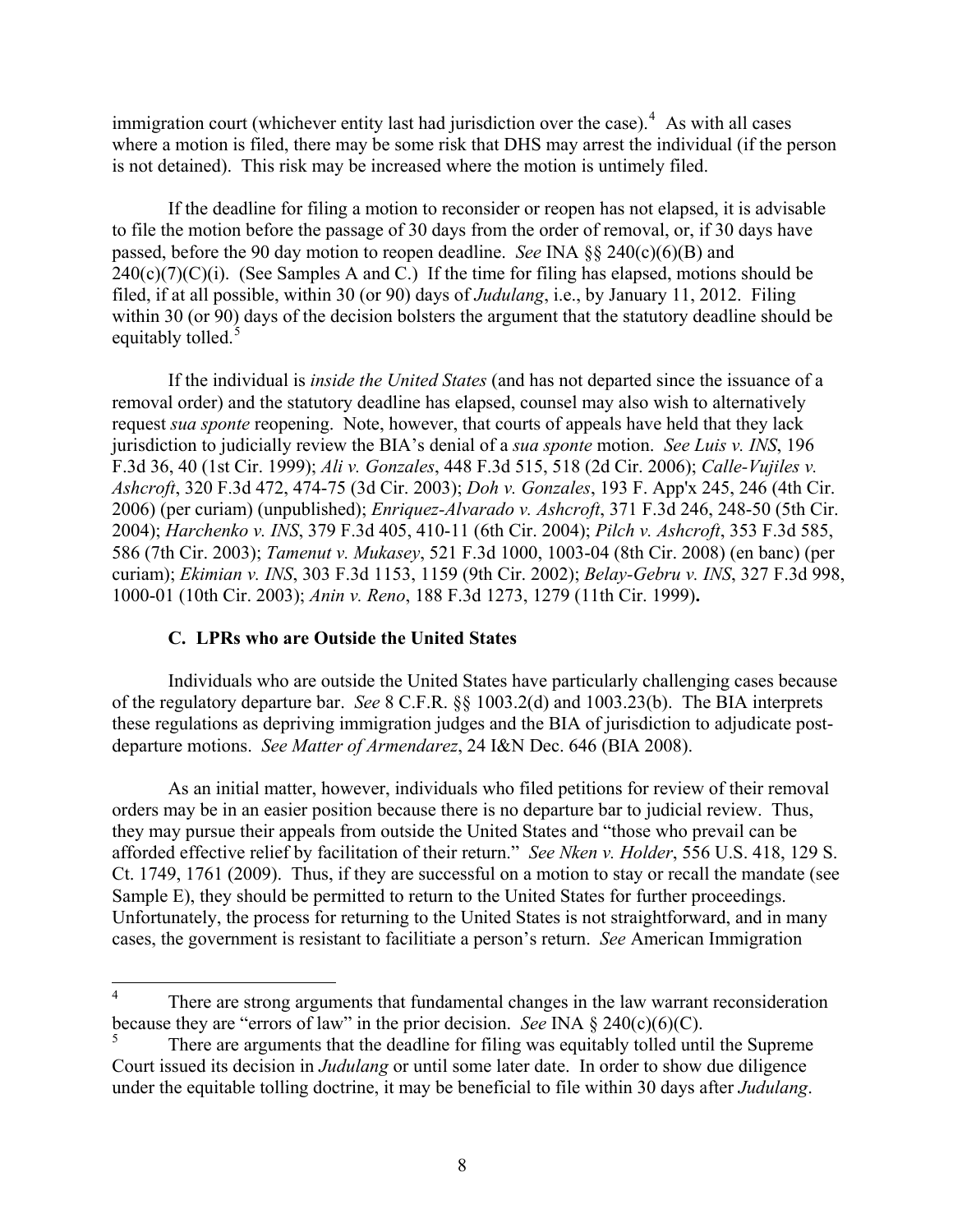Council Practice Advisory, *[Return to the United States after Prevailing in Federal Court](http://www.legalactioncenter.org/sites/default/files/lac_pa_11607.pdf)* (May 28, 2009). (Read about efforts to uncover the government's policies on return at [http://nationalimmigrationproject.org/legalresources/cd\\_NIP\\_v.\\_DHS\\_FOIA\\_Complaint\\_Summ](http://nationalimmigrationproject.org/legalresources/cd_NIP_v._DHS_FOIA_Complaint_Summary.pdf) [ary.pdf](http://nationalimmigrationproject.org/legalresources/cd_NIP_v._DHS_FOIA_Complaint_Summary.pdf).)

 Individuals who are filing motions with the BIA or the immigration court should consider whether their relevant court of appeals has invalidated the departure bar regulations. To date, six courts of appeals have invalidated the bar. *See Luna v. Holder*, 637 F.3d 85 (2d Cir. 2011); *Prestol Espinal v. AG of the United States*, 653 F.3d 213 (3d Cir. 2011); *William v. Gonzales*, 499 F.3d 329 (4th Cir. 2007); *Pruidze v. Holder*, 632 F.3d 234 (6th Cir. 2011); *Marin-Rodriguez v. Holder*, 612 F.3d 591 (7th Cir. 2010); *Coyt v. Holder*, 593 F.3d 902 (9th Cir. 2010); *Reyes-Torres v. Holder*, 645 F.3d 1073 (9th Cir. 2011) (same). The only circuit to uphold the regulation has granted rehearing *en banc*. *Contreras-Bocanegra v. Holder*, 629 F.3d 1170, 1172 (10th Cir. 2010) (rehearing *en banc* pending, argued Nov. 15, 2011). If filing a motion to reconsider or reopen in the Tenth, Fifth, Eighth, or Eleventh Circuits, the BIA or immigration judge likely will refuse to adjudicate the motion for lack of jurisdiction based on the departure bar regulations.

 It is important to note that the cases invalidating the departure bar regulation have done so by considering whether the regulation is unlawful in light of the motion to reopen statute or impermissibly contracts the BIA's jurisdiction. Thus, it advisable to make an argument that the motion qualifies under the motion statutes (INA  $\S$ § 240(c)(6) or 240(c)(7)), i.e., is timely filed or the filing deadline should be equitably tolled, and impermissibly contracts the agency's congressionally-delegated authority to adjudicate motions. Thus, for individuals who have been deported or who departed the United States, it may be advisable *not* to request *sua sponte* reopening as the post departure bar litigation has not been as successful in the *sua sponte* context. *See*, *e.g.*, *Ovalles v. Holder*, 577 F.3d 288, 295-96 (5th Cir. 2009); *Zhang v. Holder*, 617 F.3d. 650 (2d Cir. 2010). In addition, as stated above, some courts of appeals have held that they lack jurisdiction to review *sua sponte* motions.

 If the BIA denies a motion to reconsider or reopen based on the departure bar regulations and/or the BIA's decision in *Matter of Armendarez*, please contact Trina Realmuto at [trina@nationalimmigrationproject.org](mailto:trina@nationalimmigrationproject.org) or Beth Werlin at [bwerlin@immcouncil.org](mailto:bwerlin@immcouncil.org).

## **III. OTHER POTENTIAL CHALLENGES TO ARBITRARY OR IRRATIONAL REMOVAL POLICIES UNDER THE REASONING OF** *JUDULANG*

 In addition to reversing the BIA's § 212(c) comparable-grounds policy, *Judulang* has important implications for other challenges to both agency statutory interpretations and agency policies that do not stem from the statute. This section presents a brief preliminary analysis of the particular implications and uses of the Court's reasoning for such other challenges and is not meant to be a comprehensive review.

\*\*\*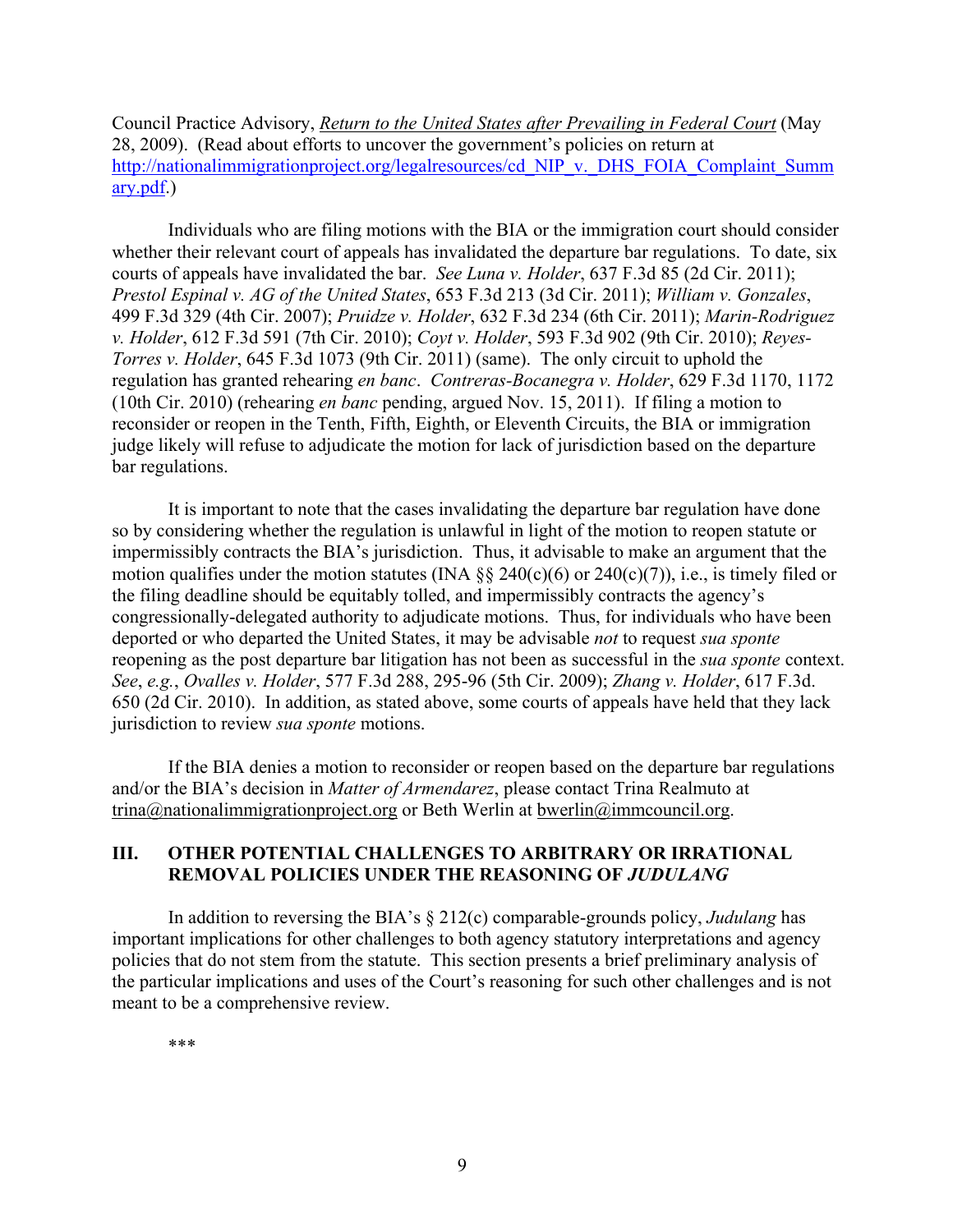#### **A. Arbitrary and Capricious Review under the APA**

 The *Judulang* Court embraced application of the Administrative Procedure Act's review of arbitrary and capricious agency action. In particular, the Court applied 5 U.S.C.  $\S$  706(2)(A), which permits the Court to set aside agency action that is "arbitrary and capricious." As the Court explained, an agency is required to engage in "reasoned decisionmaking." Op. at 9. A court can review whether the decision was based on "a consideration of the relevant factors" and whether "there has been a clear error of judgment." Op. at 10. That review requires looking at the quality of the agency's reasoning (or lack thereof). The Court concluded that the BIA had "flunked the test" by conditioning an LPR's right to remain in the country on a "chance correspondence between statutory categories." Op. at 10.

 APA review can be a powerful tool to reign in truly arbitrary policies. In some ways, APA review is similar to equal protection review. It allows the court to look at arbitrary distinctions and strike them down. But APA review is different in important ways. APA review looks at the reasons that the agency has provided, not reasons developed after the fact by the agency's attorneys. It requires the agency to engage in the issues, consider relevant factors, and provide a reasoned explanation for what it is doing. And as the Court explained in *Judulang*, the agency must focus on the statutory scheme and implementing its purpose. An agency cannot simply say, for example, that it has an interest in cutting cost. As the *Judulang* Court explained, "[c]ost is an important factor for agencies to consider in many contexts. But cheapness alone cannot save an arbitrary agency policy. (If it could, flipping coins would be a valid way to determine an alien's eligibility for a waiver.)" Op. at 21.

 The Court particularly objected to the way that the *Blake-Brieva* rule allowed deportation officers' charging decisions to affect access to  $\S 212(c)$  relief. It noted that the very same conviction could be charged as a crime involving moral turpitude or as an aggravated felony, and that the charging decision would dictate access to relief. The Court objected to a result where access to relief would turn on the "fortuity of an individual officials' decision." Op. at 15. This may have implications, for example, for other contexts where enormous authority has been devolved to individual officers (see subsection C, 3 below).

#### **B. Arbitrary and Capricious Review under** *Chevron*

*Judulang* rejected the government's argument that it should defer to the Board's comparable grounds policy under *Chevron U.S.A. v. Natural Resources Defense Council*, 467 U.S. 837 (1984). But it nonetheless found that if it had applied *Chevron*, the agency policy would not pass step two. The Court explained that at step two the question is whether the agency policy is "'arbitrary and capricious in substance.'" Op. at 9 n.7 (citing cases). *Judulang*'s analysis of the arbitrariness of the comparable-grounds rule is therefore useful in any case challenging the reasonableness of an agency interpretation of a statute under step two of *Chevron*.

\*\*\*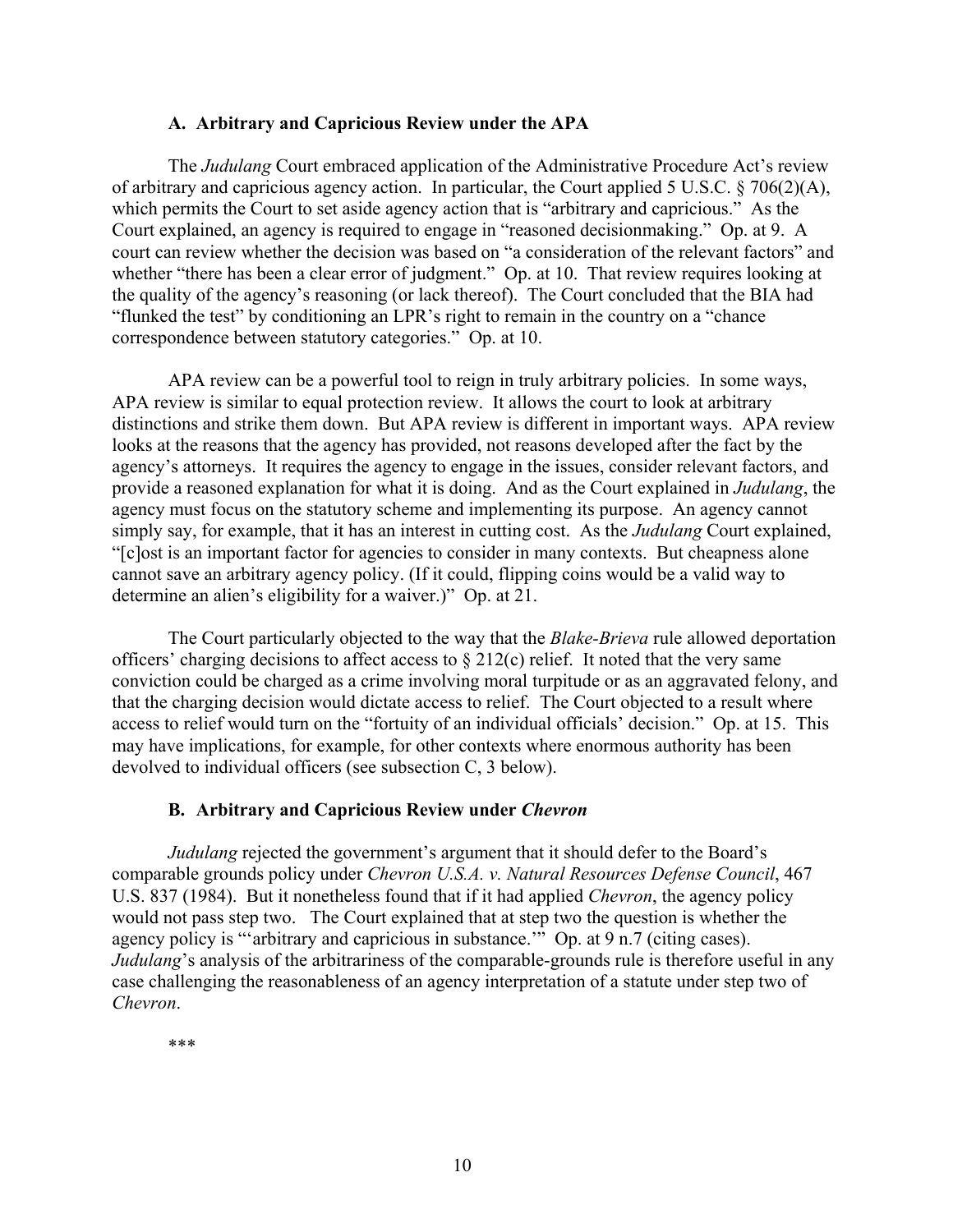## **C. Examples of Individuals Beyond** *Judulang's* **Specific Holding With Potential Challenges under the Court's Reasoning**

## **1. Non-LPRs barred from any discretionary relief from removal due to DHS decision to place the individual in INA § 238(b) proceedings**

Under INA § 238(b), a non-LPR who is charged as having an aggravated felony conviction can be placed in administrative removal proceedings in which many forms of relief, such as cancellation of removal and adjustment, are barred. But the very same people can be placed in removal proceedings in which these forms of relief are available. Courts have rejected equal protection challenges to this distinction. But the agency practice also can be challenged as arbitrary and capricious under the reasoning of *Judulang*.

In *Judulang*, the Court offered particularly harsh words for policies that allow deportation officers' charging decisions to determine whether relief is available. It recognized that a system that turns on the "fortuity of an individual officer's decision" is fundamentally flawed. The Court cited Judge Learned Hand's admonition that deportation decisions cannot be made into a "sport of chance." Op. at 15. The agency's practices on administrative removal are precisely such a chance system, in which one long-time immigrant may have an opportunity to seek adjustment while another will not, based solely on whether the deportation officer decided to issue an NTA or follow the procedures under INA § 238(b). Because that system is arbitrary and capricious, it cannot stand.

## **2. LPRs deemed ineligible for § 212(c) relief because their pre-1996 convictions were trial convictions**

*Judulang* also has implications for other outstanding issues related to 212(c) eligibility. In many circuits, § 212(c) relief is restricted to LPRs who pled guilty, and not to those who may have relied on § 212(c) relief in connection with other decisions in their criminal cases, such as a decision to reject a plea and go to trial. *See*, *e.g.*, *Canto v. Holder*, 593 F.3d 638 (7th Cir. 2010) (discussing circuit decisions). This distinction may be challenged as arbitrary and capricious under the reasoning of *Judulang*.

 In *Judulang*, the Court rejected a rule that categorically excluded a group of deportable LPRs on grounds that bore no relationship to "the alien's fitness to remain in the country." Op. at 12. Categorical exclusion of trial conviction cases also bears no relationship to fitness to remain. Indeed, the agency has never claimed that it bore such a relationship. Instead, trial conviction cases have been excluded from relief on the ground that *St. Cyr* does not require that they be included. *See*, *e.g.*, *Canto v. Holder*, 593 F.3d 638 (7th Cir. 2010). That logic is almost identical to the logic that led to the *Blake* decision. The agency had been ordered by a court to provide § 212(c) to some deportable immigrants and did not extend § 212(c) to others whom it deemed not covered by *St. Cyr*. But as the Court found in *Judulang*, agency practice cannot allow for distinctions that are arbitrary just because they grew out of an accommodation of case law. Instead, access to a critical form of relief must be based on a connection to the broader purpose of the statute and fitness to remain. Moreover, just as the comparable grounds test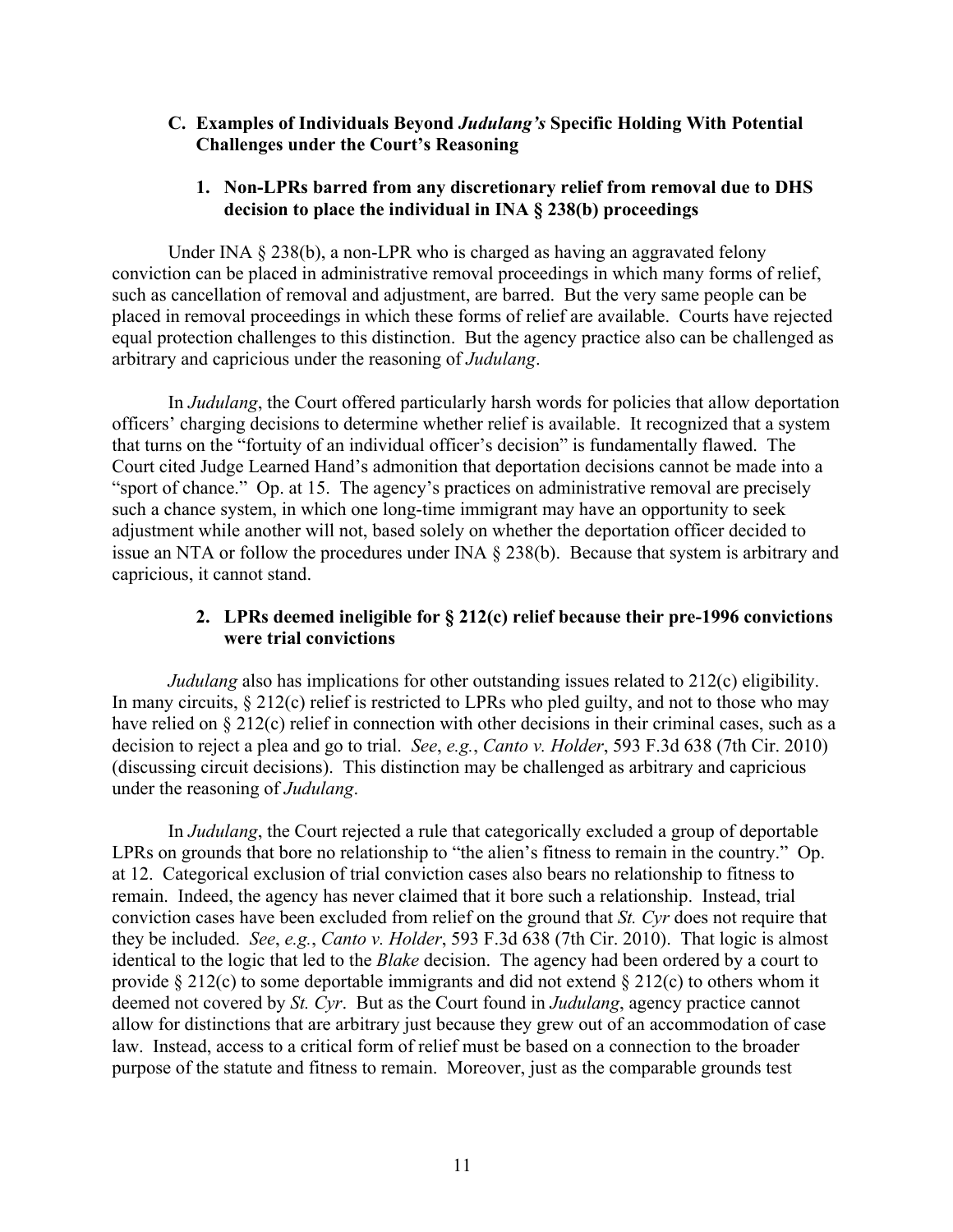lacked any connection to the text of the statute, the exclusion of trial convictions finds no basis whatsoever in the wording of  $\S 212(c)$ .

 Practitioners should be cautioned, however, that these arguments require further development, and that the courts, particularly the ones that already have ruled adversely on this issue, may not be receptive to these arguments.

## **3. LPRs deemed ineligible for cancellation of removal based on a finding that their pre-1996 convictions triggered the residence requirement clock-stop rule**

*Judulang* also has potential implications for issues related to eligibility for cancellation of removal under INA § 240A(a), which was enacted in IIRIRA to replace § 212(c) relief. IIRIRA provided that the seven years of residence required to be eligible to seek cancellation "shall be deemed to end . . . when the alien has committed an offense referred to in section 212(a)(2) that renders the alien inadmissible to the United States under section 212(a)(2) or removable from the United States under section 237(a)(2) . . .." *See* INA § 240A(d) (1). The BIA has applied this "clock-stop" or "stop-time" rule retroactively to pre-IIRIRA offenses. *Matter of Robles*, 24 I&N Dec. 22 (BIA 2006). Some reviewing courts have applied a wooden retroactivity analysis in considering the applicability of the clock-stop rule to pre-IIRIRA offenses and have concluded that a provision based on conduct can never have a retroactive effect. On that basis, they have rejected any challenges to the BIA's policy of applying the clock stop rule to convictions that pre-date IIRIRA. *See*, *e.g.*, *Zuluaga-Martinez v. I.N.S.*, 523 F.3d 365 (2d Cir. 2008).

*Judulang* suggests a different way to challenge such applications of the clock stop rule. Whether analyzed under the APA or under step two of *Chevron*, the agency policy cannot be "arbitrary and capricious in substance." Op. at 9 n.7. It is hard to imagine anything more arbitrary than the retroactive application of the clock-stop rule. In essence, the rule treats LPRs who entered the country on the same date, and who have the same convictions, differently based on the date the conviction took place. Thus, an LPR who committed his or her offense before 1996 when he or she may not yet have accumulated seven years of residence is barred, while another LPR who entered the country at the same time but committed his or her offense more recently after he or she accumulated seven years is not barred. Whatever logic that rule may have prospectively, when it might be said to notify a noncitizen that no relief will be available regardless of future residence, it is truly arbitrary as applied retroactively. Retroactive application means that those who had shown years of good behavior since 1996 are removed without any consideration of their "fitness to remain" while those with more recent convictions can have the "fitness" examined by an immigration judge. That rule, like the one in *Judulang*, should be found to "flunk the test" of arbitrary and capricious review.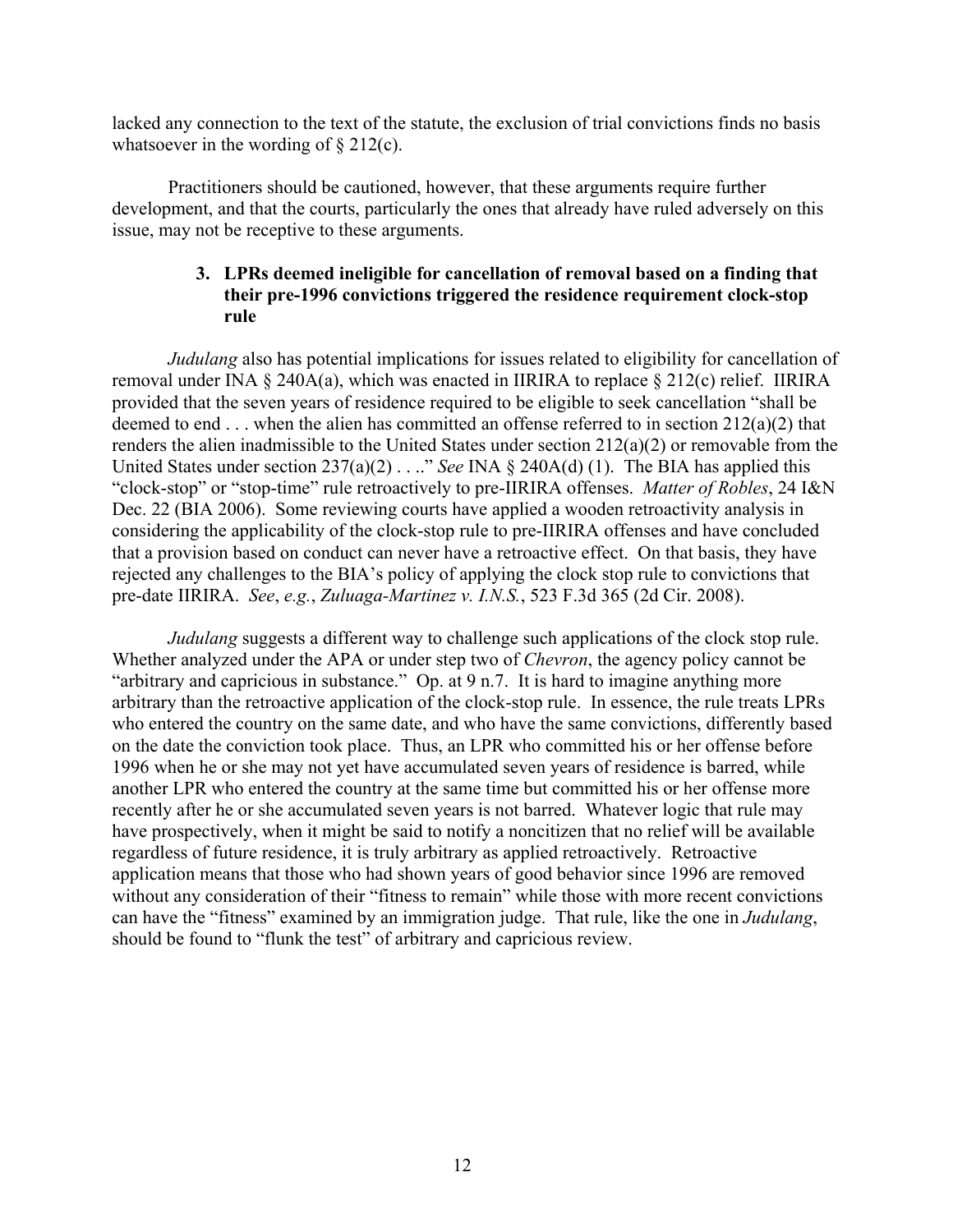## **SAMPLE MOTIONS**

## (Excluding Certificates of Service)

- **A: If it has been 30 days or less since the immigration judge's decision in your case,**  consider filing this motion to reconsider with the immigration court.
- **B: If an appeal is pending at the Board of Immigration Appeals,** consider filing this motion to remand with the Board of Immigration Appeals.
- **C: If it has been 30 days or less since the Board of Immigration Appeals' decision,**  consider filing this motion to reconsider with the Board.
- **D: If a petition for review is currently pending in the court of appeals and briefing has been completed,** consider filing this letter pursuant to Federal Rule of Appellate Procedure 28(j).
- **E: If the court of appeals dismissed the petition for review**, consider filing a motion to stay or recall the mandate.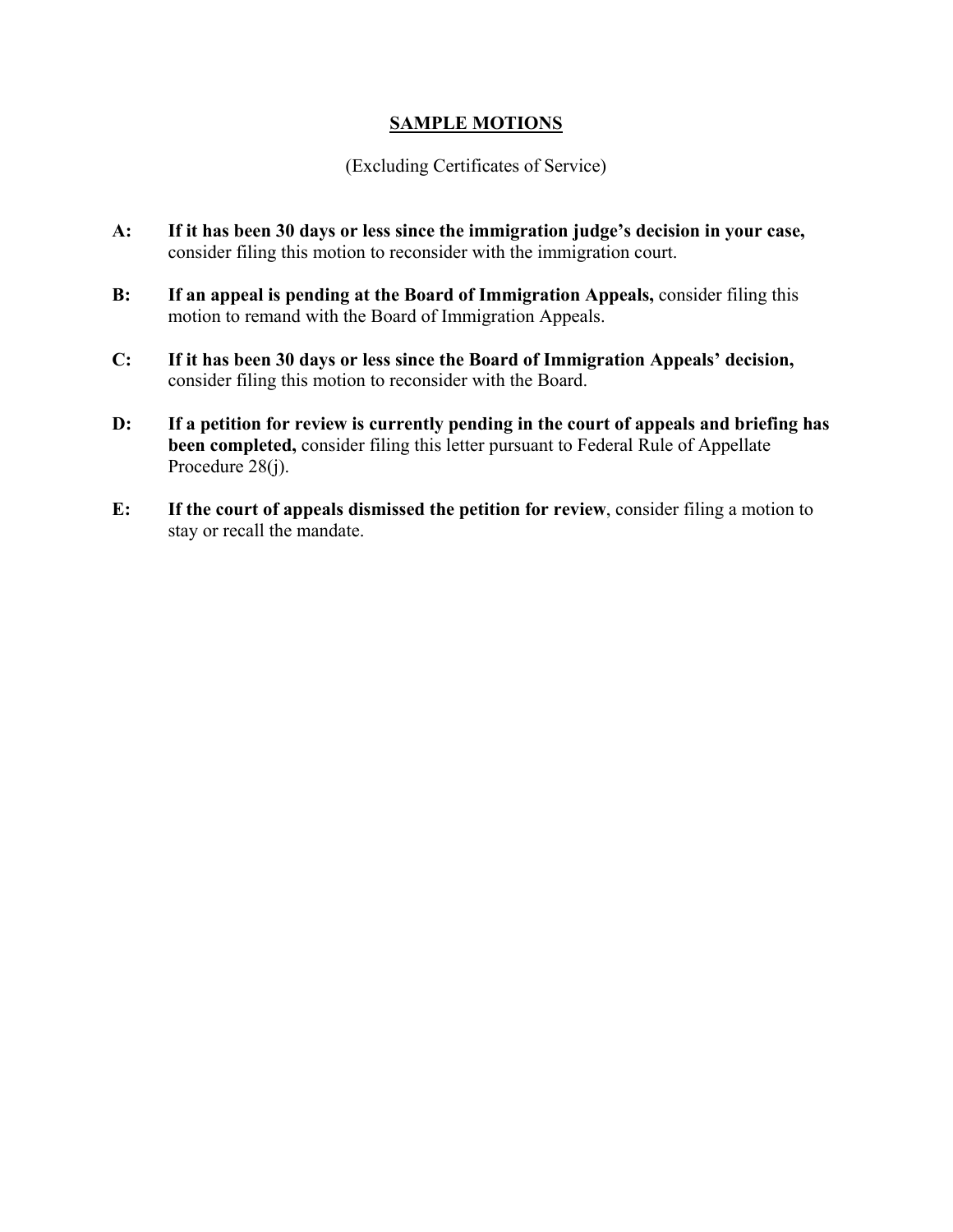#### **SAMPLE A**

#### *Motion to Reconsider with the Immigration Judge*

**This motion is not a substitute for independent legal advice supplied by a lawyer familiar with a client's case. It is not intended as, nor does it constitute, legal advice.** 

## UNITED STATES DEPARTMENT OF JUSTICE EXECUTIVE OFFICE FOR IMMIGRATION REVIEW IMMIGRATION COURT

 $\overline{\phantom{a}}$ 

In the Matter of:  $)$ 

Respondent.

)

 $\overline{\phantom{a}}$ 

 $)$ 

**\_\_\_\_\_\_\_\_\_\_\_\_\_\_\_\_\_\_\_\_\_\_\_\_\_\_\_\_\_\_\_\_\_\_\_\_\_,** ) A Number:**\_\_\_\_\_\_\_\_\_\_\_\_\_\_\_\_** 

In Removal Proceedings.  $)$ 

 $\overline{a}$ 

## **MOTION TO RECONSIDER IN LIGHT OF**  *JUDULANG v. HOLDER*

#### **I. INTRODUCTION**

Pursuant to  $\S 240(c)(6)$  of the Immigration and Nationality Act (INA), Respondent,

\_\_\_\_\_\_, hereby moves the Immigration Judge to reconsider this case in light of the Supreme

Court's recent decision in *Judulang v. Holder*, No. 10-694, 565 U.S. \_\_\_, 2011 U.S. LEXIS 9018

(Dec. 12, 2011). In *Judulang*, the Supreme Court rejected the Board of Immigration Appeals'

(BIA or Board) rulings in *Matter of Blake*, 23 I&N Dec. 722 (BIA 2005) and *Matter of Brieva*,

23 I&N Dec. 766 (BIA 2005). *Judulang*, 20[1](#page-13-0)1 U.S. LEXIS 9018 at \*11.<sup>1</sup> Specifically, the

<span id="page-13-0"></span><sup>1</sup> The Court rejected the BIA's entire line of pre-2005 comparable ground cases. *Judulang,*  2011 U.S. LEXIS 9018 at \*11 *citing Matter of Hernandez-Casillas;* 20 I&N Dec. 262, 287 (A.G.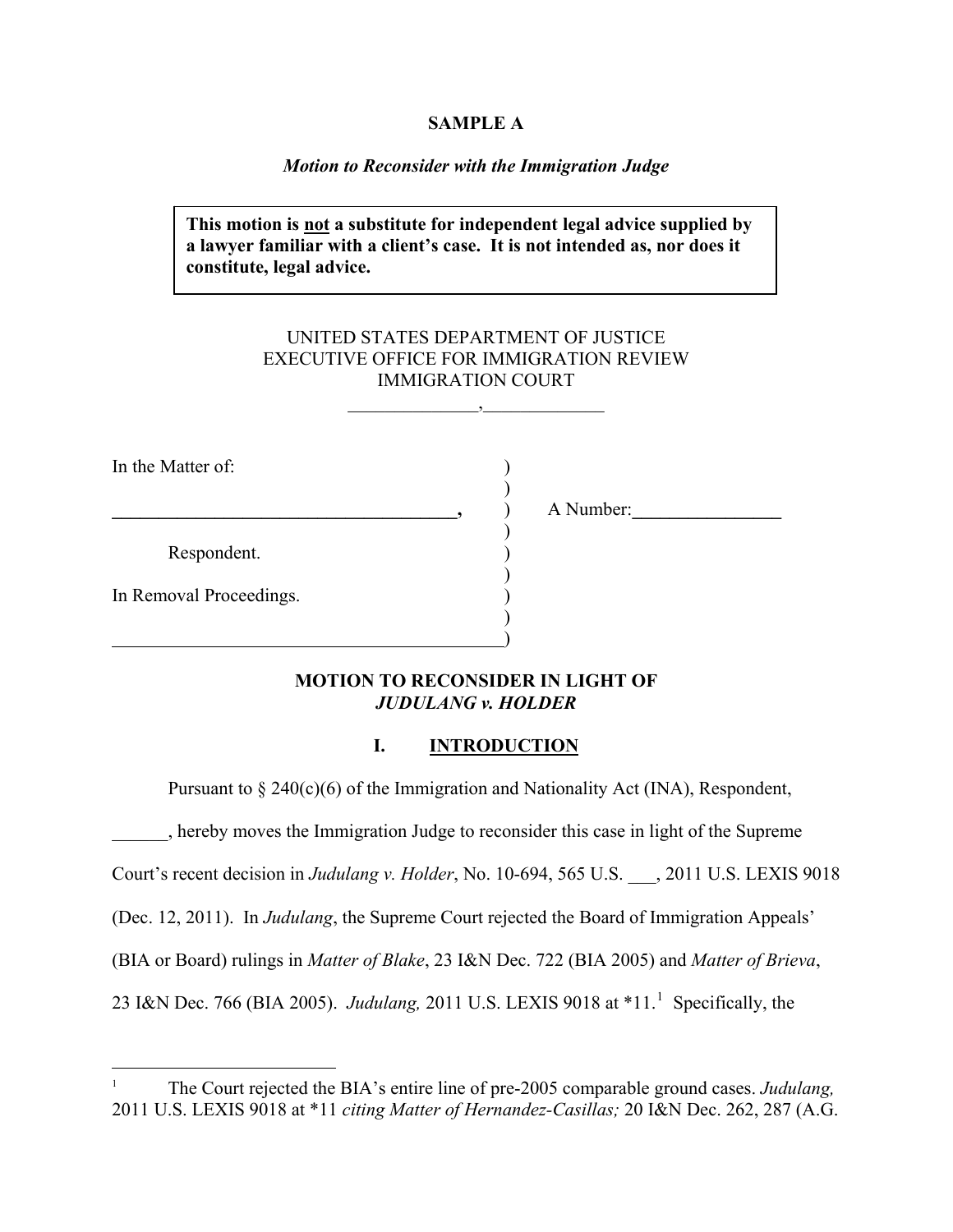Court rejected the Board's "comparable ground test," which permitted lawful permanent residents to apply for a § 212(c) waiver only if the Department of Homeland Security (DHS) charged them with a ground of deportability which had a comparable ground of inadmissibility . The Court found that the "comparable ground test" is arbitrary and capricious. *Judulang*, 2011 U.S. LEXIS 9 018 at \*40.

In the instant case, DHS charged Respondent, a lawful permanent resident with deportability under INA § \_\_\_. The Immigration Judge (IJ) found Respondent ineligible for § 212(c) relief based on the lack of a comparable ground of inadmissibility. The Supreme Court's decision in *Judulang* has nullified this basis of the Immigration Judge's decision. Therefore, the Court should reconsider its decision and allow Respondent to proceed with an application for § 212(c) relief.

#### **II. STATEMENT OF FACTS AND STATEMENT OF THE CASE**

Respondent became a lawful permanent resident on  $\blacksquare$ . The Department of Homeland Security (DHS) charged Respondent with deportability under INA §\_\_\_\_\_ for having been  $\_\_\_\_\_\_\_\$ .

 On \_\_\_\_\_\_\_, the Immigration Judge pretermitted Respondent's application for relief from removal under former § 212(c) of the INA because, the Immigration Judge held, the charged ground of deportability is not comparable to a ground of inadmissibility. Thus, the Immigration Judge ordered Respondent removed on **\_\_\_\_\_\_\_\_\_\_\_\_\_.** 

Pursuant to 8 C.F.R. § 1003.23(b)(i), Respondent declares that:

 $\overline{a}$ 

(1) the validity of the removal order [has been or is OR has not and is not] the subject of a judicial proceeding. [If applicable] The location of the judicial proceeding is:

1991); *In re Jimenez–Santillano,* 21 I&N Dec. 567, 571–72 (BIA 1996); *In re Esposito,* 21 I&N Dec. 1, 6–7 (BIA 1995); *Matter of Montenegro,* 20 I&N Dec. 603, 604-05 (BIA 1992).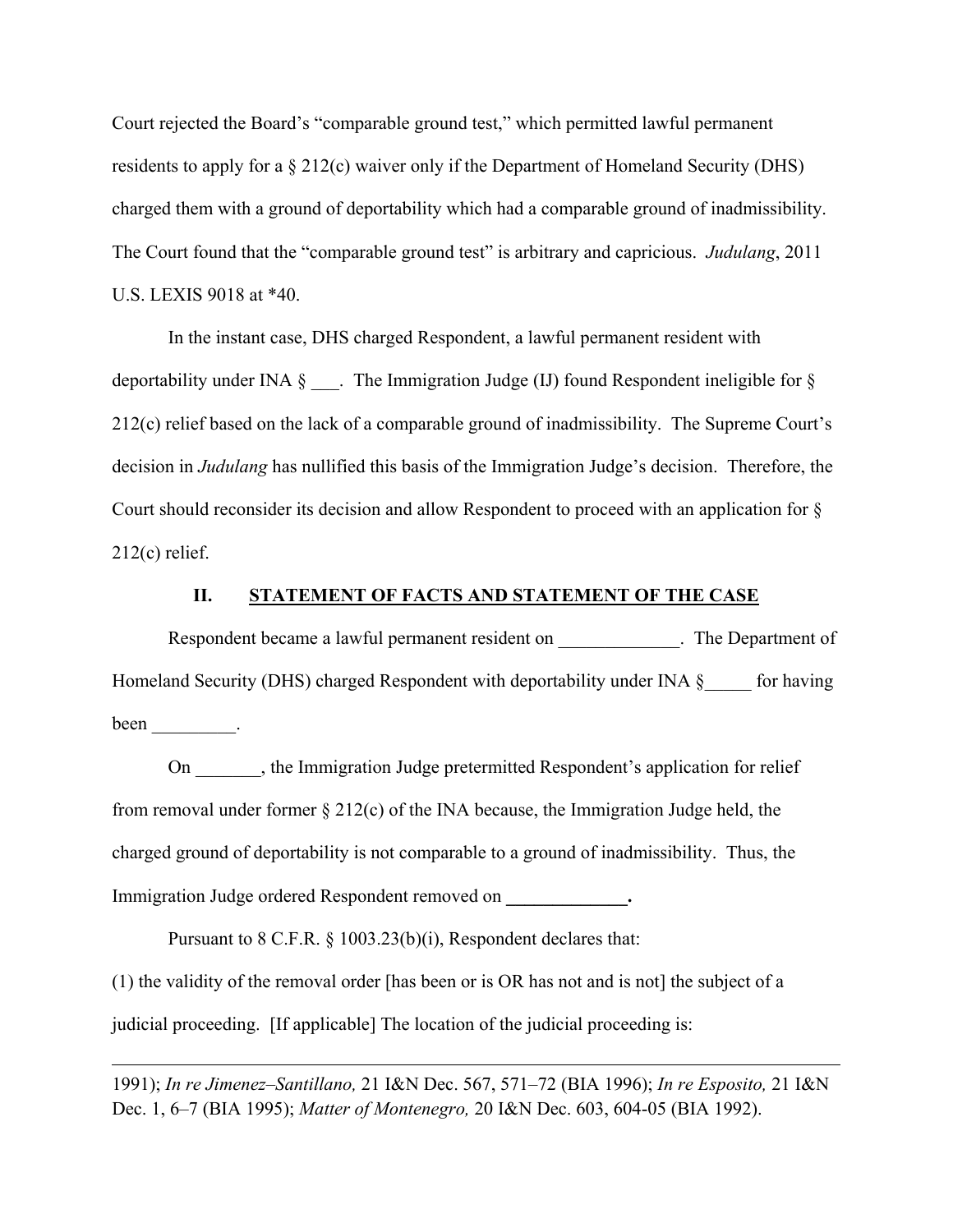details a The proceeding took place on:  $\Box$ 

The outcome is as follows \_\_\_\_\_\_\_\_\_\_\_\_\_\_\_\_\_\_\_\_\_\_\_\_\_\_\_\_\_\_\_\_\_\_\_\_\_\_\_\_\_\_\_\_\_\_\_\_\_\_\_\_\_\_\_\_.

(2) The validity of the removal order [has not been and is not OR has been and is] the subject of a judicial proceeding.

(3) Respondent [is OR is not] currently the subject of a criminal proceeding under the Act. The current status of this proceeding is:  $\blacksquare$ 

(4) Respondent [is OR is not] currently the subject of any pending criminal proceeding under the Act.

### **III. STANDARD FOR RECONSIDERATION**

 A motion to reconsider shall specify the errors of law or fact in the previous order and shall be supported by pertinent authority. INA  $\S$  240(c)(6)(C); 8 C.F.R.  $\S$  1003.23(b)(2). In general, a respondent may file one motion to reconsider. INA  $\S$  240(c)(6)(A), 8 C.F.R.  $\S$ 1003.23(b)(1).

 A motion to reconsider must be filed within 30 days of entry of a final administrative order of removal, INA  $\S$  240(c)(6)(B), 8 C.F.R.  $\S$  1003.23(b)(1), or as soon as practicable after finding out about the decision. *Henderson v. Shinseki*, 131 S. Ct. 1197, 1206 (2011) (holding that statutory administrative appeal deadline is a procedural, not jurisdictional, rule); *Borges v. Gonzales*, 402 F.3d 398, 407 (3d Cir. 2005) (explaining that petitioner must "exercise reasonable diligence in investigating and bringing the claim") (internal quotation omitted); *Toora v. Holder*, 603 F.3d 282, 284 (5th Cir. 2010) (reviewing BIA decision in which BIA concluded "no equitable tolling excused the late [filed motion to reopen] because [petitioner] failed to exercise due diligence…"); *Mezo v. Holder*, 615 F.3d 616, 620 (6th Cir. 2010) (defining equitable tolling as the doctrine that the statute of limitations will not bar a claim if the plaintiff, despite diligent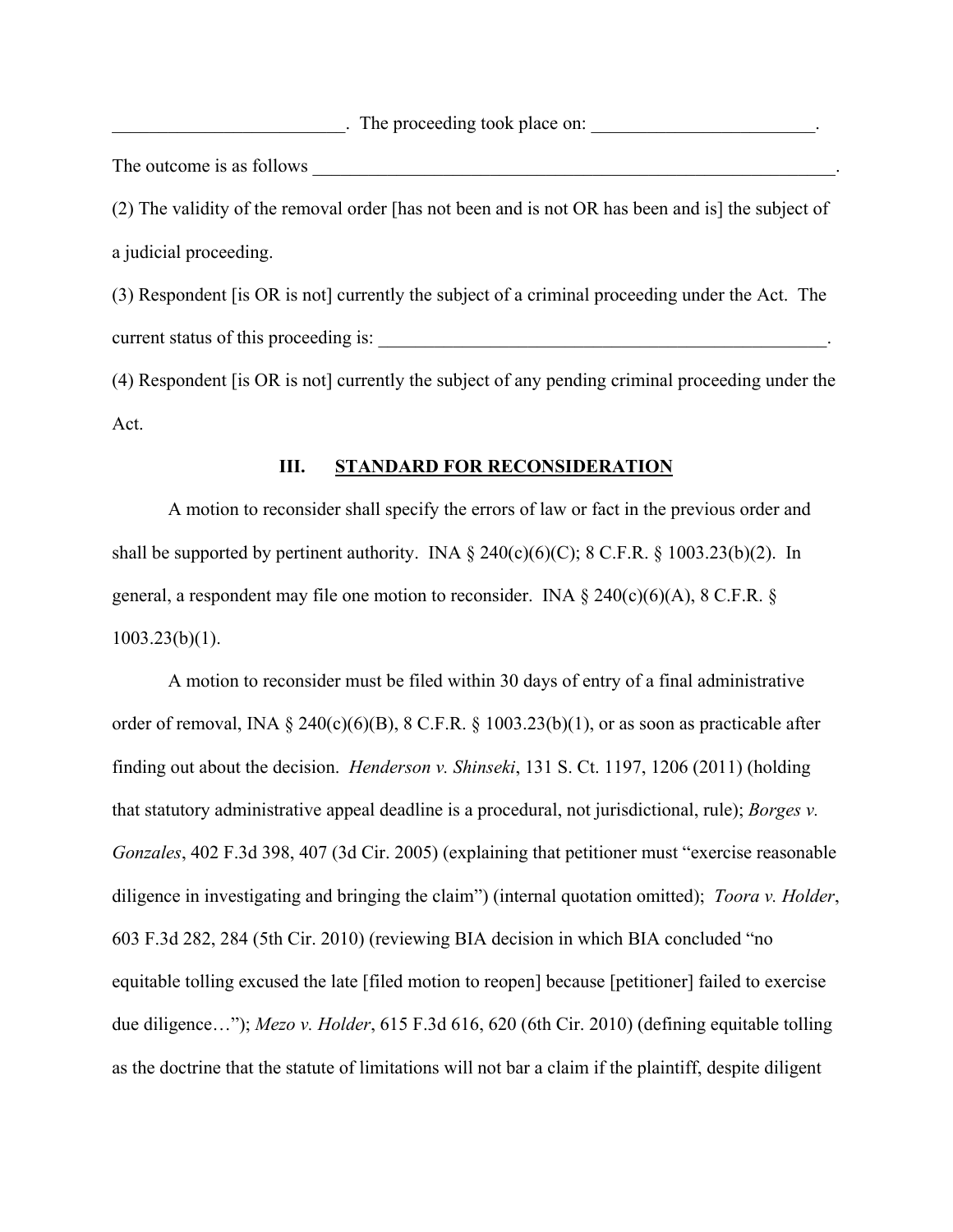efforts, did not discover the injury until after the limitations period had expired") (internal quotation omitted); *Pervaiz v. Gonzales*, 405 F.3d 488, 489 (7th Cir. 2005) ("…[T]he test for equitable tolling, both generally and in the immigration context, is not the length of the delay in filing the complaint or other pleading; it is whether the claimant could reasonably have been expected to have filed earlier") (citations omitted); *Socop-Gonzalez v. INS*, 272 F.3d 1176, 1184- 85 (9th Cir. 2001) (holding that "all one need show is that by the exercise of reasonable diligence the proponent of tolling could not have discovered essential information bearing on the claim") (internal quotation omitted); *Riley v. INS*, 310 F.3d 1253, 1258 (10th Cir. 2002) holding that BIA must consider noncitizens due diligence in evaluating whether equitable tolling of motion to reopen deadline is warranted); *but see Anin v. Reno*, 188 F.3d 1273, 1278 (11th Cir. 1999) (finding, in case pre-dating *Henderson,* motion to reopen deadline "jurisdictional and mandatory"). The Supreme Court issued its decision in *Judulang* on December 12, 2011. Respondent is filing this motion as soon as practicable after the Supreme Court's ruling.

 [Consider adding paragraph below if the person has not been removed and the statutory motion deadline has elapsed].

In the alternative, Respondent seeks *sua sponte* reconsideration pursuant to 8 C.F.R. § 1003.23(b) based on a fundamental change in law. The Board has held that an "exceptional situations" standard applies when adjudicating a *sua sponte* motion. *See Matter of J-J-*, 21 I&N Dec. 976, 984 (BIA 1997). A significant development in the law constitutes an exceptional circumstance. *See*, *e.g.*, *Matter of Muniz*, 23 I&N Dec. 207, 207-08 (BIA 2002) (reopening *sua sponte* where Ninth Circuit interpreted meaning of crime of violence differently from BIA); *Matter of G-D-*, 22 I&N Dec. 1132, 1135-36 (BIA 1999) (declining to reopen or reconsider *sua sponte* where case law represented only "incremental development" of the law); *Matter of X-G-W-*, 22 I&N Dec. 71, 73 (BIA 1998) (statutory change in definition of "refugee" warranted *sua*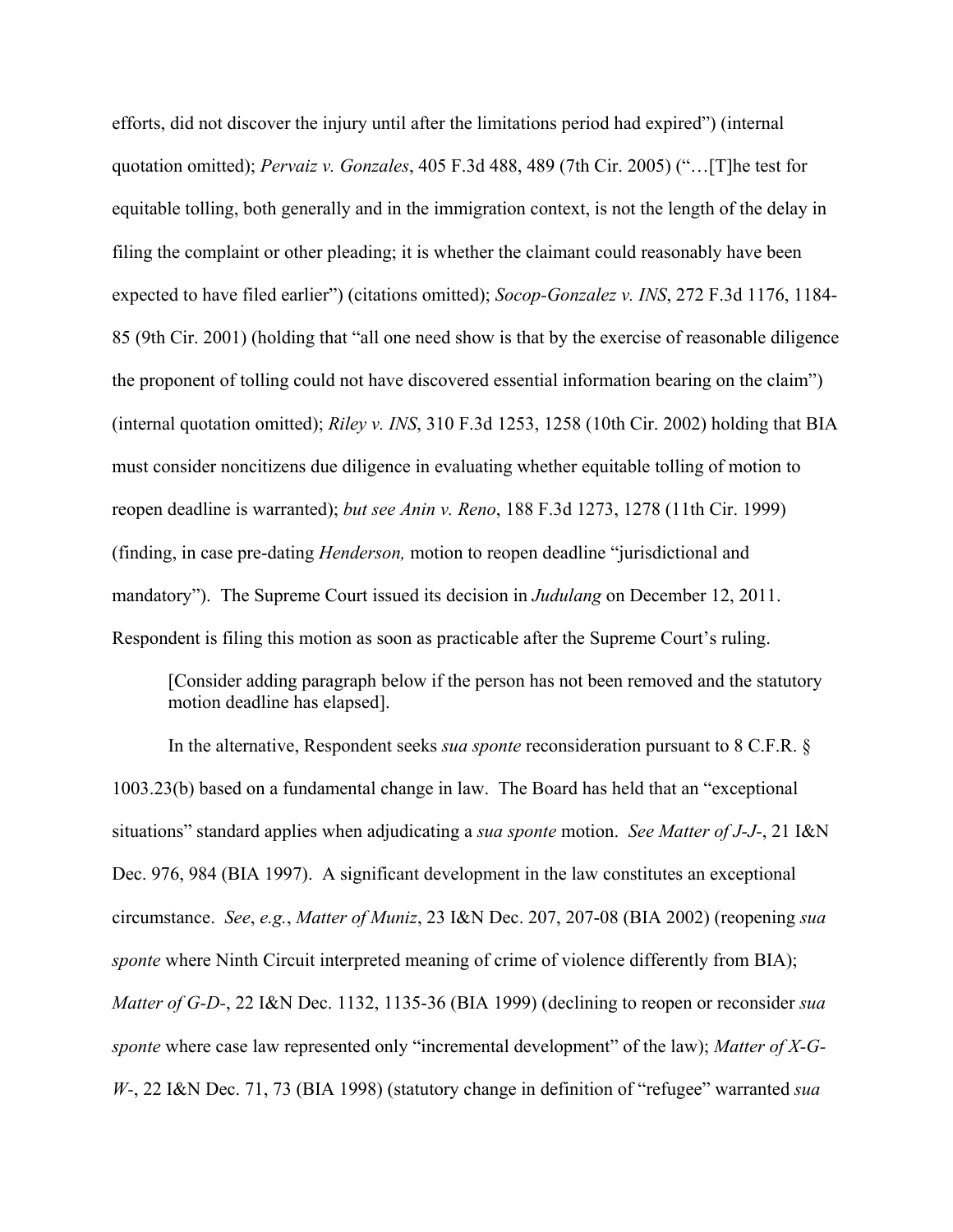*sponte* reopening); *Matter of G-C-L-*, 23 I&N Dec. 359 (BIA 2002) (due to passage of time, BIA withdrew from its "policy" announced in *Matter of X-G-W-*).

## **IV. ARGUMENT**

In *Judulang*, the Supreme Court rejected the Board's policy of pretermitting the § 212(c) applications of lawful permanent residents charged with deportability based on the "comparable ground test" set forth in *Matter of Blake*, 23 I&N Dec. 722 (BIA 2005) and *Matter of Brieva*, 23 I&N Dec. 766 (BIA 2005). *Judulang*, 2011 U.S. LEXIS 9018 at \*39-40.

The petitioner in *Judulang* was a lawful permanent resident whom DHS charged with deportability for having an aggravated felony crime of violence conviction. *Judulang*, 2011 U.S. LEXIS 9018 at \*26. The Immigration Judge ordered his removal and the Board affirmed, holding that Judulang could not apply for  $\S 212(c)$  relief because there is no inadmissibility ground in INA § 212 comparable to the "crime of violence" aggravated felony deportability ground.

The Supreme Court reversed. *Judulang*, 2011 U.S. LEXIS 9018 at \*40. The Court found that the BIA's decisions in *Matter of Blake* and *Matter of Brieva* were "arbitrary and capricious," stating:

By hinging a deportable alien's eligibility for discretionary relief on the chance correspondence between statutory categories—a matter irrelevant to the alien's fitness to reside in this country—the BIA has failed to exercise its discretion in a reasoned manner.

## *Judulang*, 2011 U.S. LEXIS 9018 at \*21-22.

 Like the petitioner in *Judulang*, Respondent was charged with and found removable based on a ground of deportability () for which there is no comparable ground of inadmissibility. Thus, the Court erroneously pretermitted Respondent's application for § 212(c) relief in violation of INA § 212(c) (1995). As *Judulang* represents a fundamental change in law,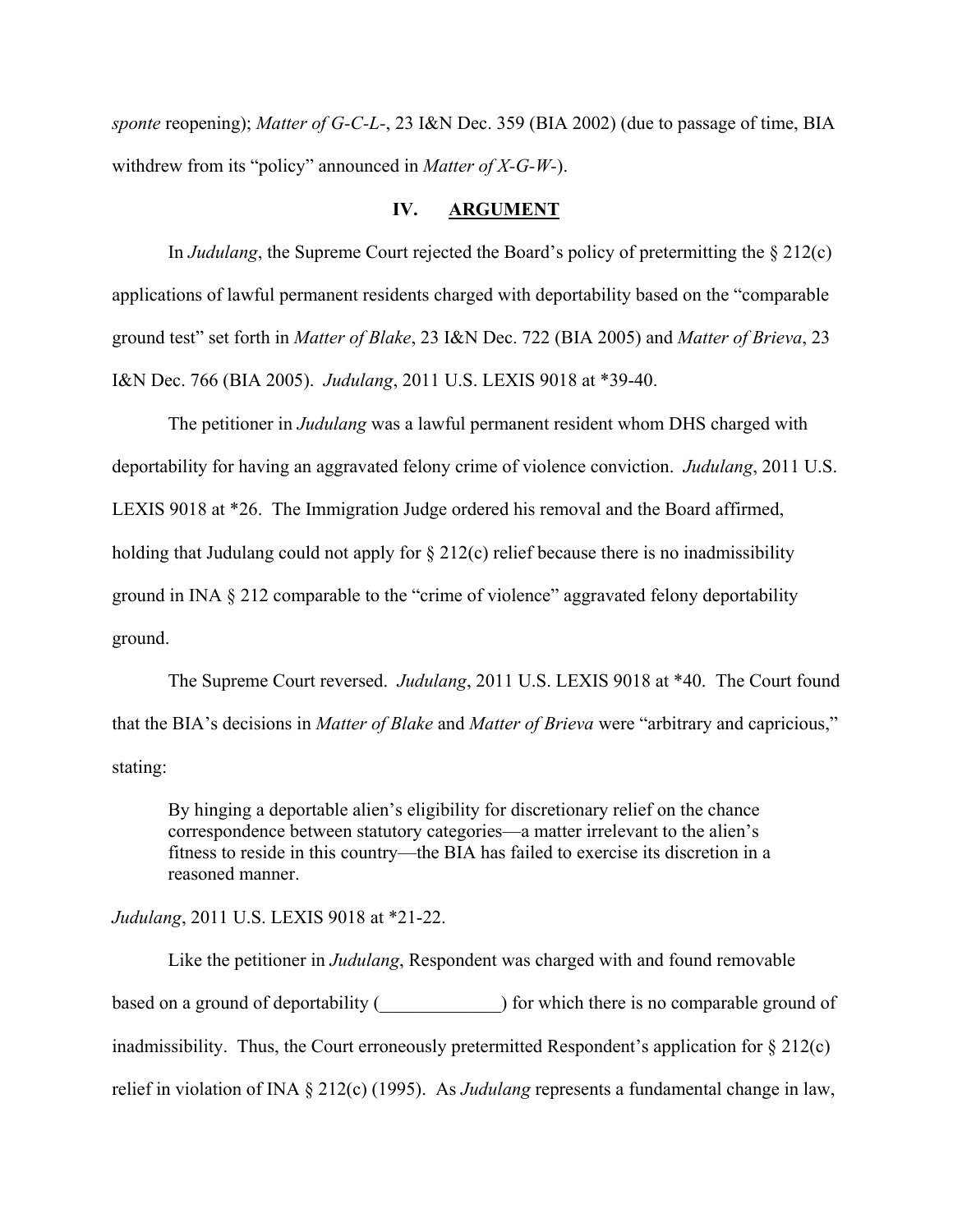the Court should reconsider the decision in this case. *Accord Matter of G-D-*, 22. I&N Dec. 1132, 1134 (BIA 1999) (noting that a fundamental change in law warrants reopening).

## **V. CONCLUSION**

The Supreme Court's decision in *Judulang v. Holder* is a fundamental change in the law that nullifies the Immigration Judge's decision denying Respondent the opportunity to apply for § 212(c) relief. Respondent respectfully requests the Court reconsider its decision and schedule a § 212(c) hearing in Respondent's case.

Dated: **\_\_\_\_\_\_\_\_\_\_\_\_** Respectfully submitted,

\_\_\_\_\_**\_\_\_\_\_\_\_\_\_\_\_\_\_\_\_\_\_\_\_\_**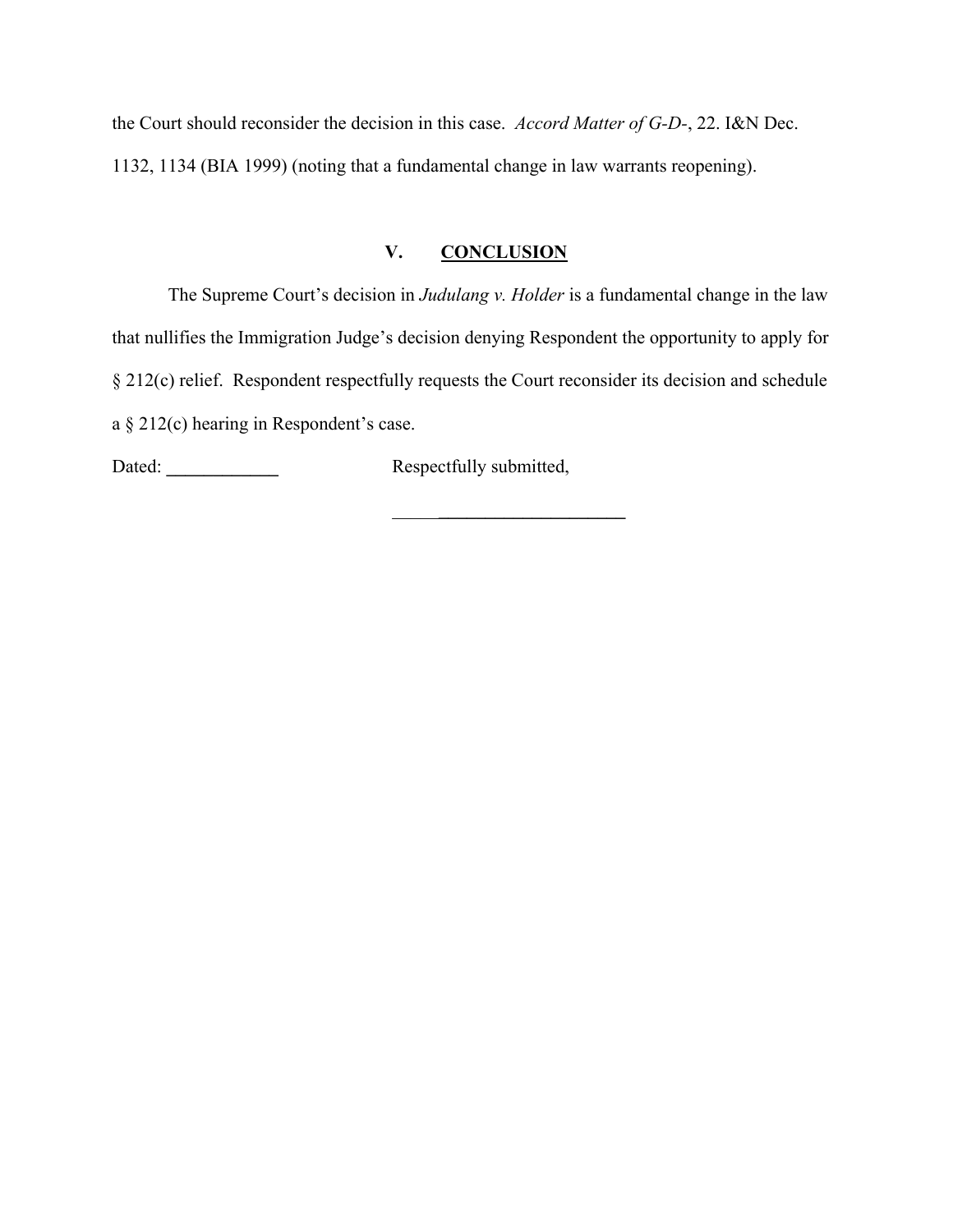#### **SAMPLE B**

#### *Motion to Remand from BIA to Immigration Judge*

**This motion is not a substitute for independent legal advice supplied by a lawyer familiar with a client's case. It is not intended as, nor does it constitute, legal advice.** 

## UNITED STATES DEPARTMENT OF JUSTICE EXECUTIVE OFFICE FOR IMMIGRATION REVIEW BOARD OF IMMIGRATION APPEALS FALLS CHURCH, VIRGINIA

In the Matter of:  $)$ **a**  $\overline{\phantom{a}}$  **a**  $\overline{\phantom{a}}$  **A** Number: ) Respondent. )  $)$ In Removal Proceedings. )  $)$  $\overline{\phantom{a}}$ 

### **MOTION TO REMAND TO THE IMMIGRATION JUDGE IN LIGHT OF**  *JUDULANG v. HOLDER*

### **I. INTRODUCTION**

Respondent hereby moves the Board of Immigration Appeals (BIA or Board) to remand this case in light of the Supreme Court's recent decision in in *Judulang v. Holder*, No. 10-694, 565 U.S. \_\_\_, 2011 U.S. LEXIS 9018 (Dec. 12, 2011). ). In *Judulang*, the Supreme Court rejected the Board of Immigration Appeals' (BIA or Board) rulings in *Matter of Blake*, 23 I&N Dec. 722 (BIA 2005) and *Matter of Brieva*, 23 I&N Dec. 766 (BIA 2005). *Judulang,* 2011 U.S.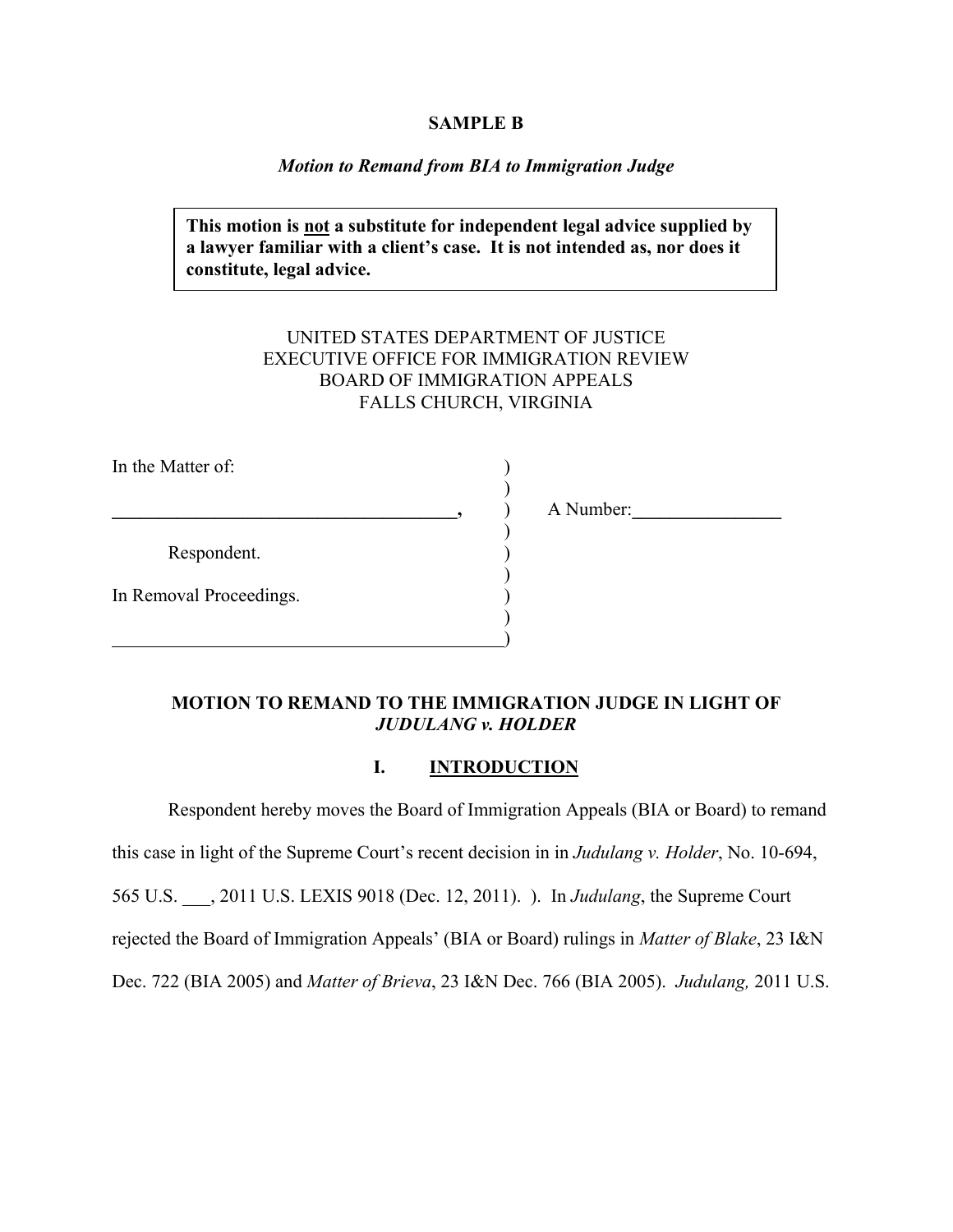LEXIS 9018 at  $*11$ .<sup>[2](#page-20-0)</sup> Specifically, the Court rejected the Board's "comparable ground test," which permitted lawful permanent residents to apply for a § 212(c) waiver only if the Department of Homeland Security (DHS) charged them with a ground of deportability which had a comparable ground of inadmissibility. The Court found that the "comparable ground test" is arbitrary and capricious. *Judulang*, 2011 U.S. LEXIS 9018 at \*40.

In the instant case, DHS charged Respondent, a lawful permanent resident with deportability under INA § \_\_\_. The Immigration Judge (IJ) found Respondent ineligible for § 212(c) relief based on the lack of a comparable ground of inadmissibility. The Supreme Court's decision in *Judulang* has nullified this basis of the Immigration Judge's decision. Therefore, the Board should remand this case to the Immigration Judge to allow Respondent to proceed with an application for  $\S 212(c)$  relief.

## **II. STATEMENT OF FACTS AND STATEMENT OF THE CASE**

Respondent became a lawful permanent resident on The Department of Homeland Security (DHS) charged Respondent with deportability under INA §\_\_\_\_\_ for having been \_\_\_\_\_\_\_\_\_.

 On \_\_\_\_\_\_\_, the Immigration Judge pretermitted Respondent's application for relief from removal under former § 212(c) of the INA because, the Immigration Judge held, the charged ground of deportability is not comparable to a ground of inadmissibility. Thus, the Immigration Judge ordered Respondent removed on **.** Respondent is filing this motion as soon as practicable following the Supreme Court's ruling.

 $\overline{a}$ 

<span id="page-20-0"></span><sup>2</sup> The Court rejected the BIA's entire line of pre-2005 comparable ground cases. *Judulang,*  2011 U.S. LEXIS 9018 at \*11 *citing Matter of Hernandez-Casillas;* 20 I&N Dec. 262, 287 (A.G. 1991); *In re Jimenez–Santillano,* 21 I&N Dec. 567, 571–72 (BIA 1996); *In re Esposito,* 21 I&N Dec. 1, 6–7 (BIA 1995); *Matter of Montenegro,* 20 I&N Dec. 603, 604-05 (BIA 1992).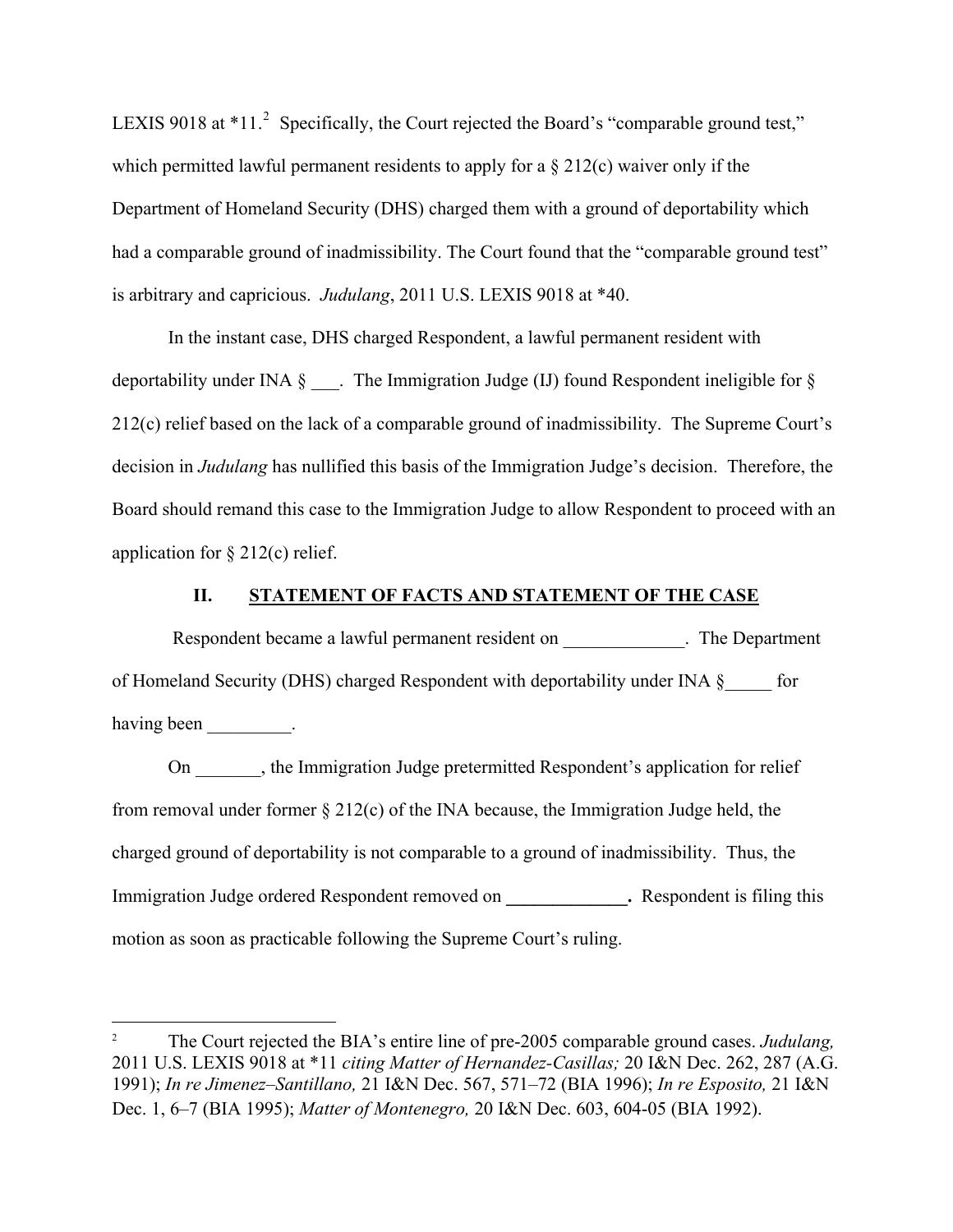#### **III. ARGUMENT**

In *Judulang*, the Supreme Court rejected the Board's policy of pretermitting the § 212(c) applications of lawful permanent residents charged with deportability based on the "comparable ground test" set forth in *Matter of Blake*, 23 I&N Dec. 722 (BIA 2005) and *Matter of Brieva*, 23 I&N Dec. 766 (BIA 2005). *Judulang*, 2011 U.S. LEXIS 9018 at \*39-40.

The petitioner in *Judulang* was a lawful permanent resident whom DHS charged with deportability for having an aggravated felony crime of violence conviction. *Judulang*, 2011 U.S. LEXIS 9018 at \*26. The Immigration Judge ordered his removal and the Board affirmed, holding that Judulang could not apply for  $\S 212(c)$  relief because there is no inadmissibility ground in INA § 212 comparable to the "crime of violence" aggravated felony deportability ground.

The Supreme Court reversed. *Judulang*, 2011 U.S. LEXIS 9018 at \*40. The Court found that the BIA's decisions in *Matter of Blake* and *Matter of Brieva* were "arbitrary and capricious," stating:

By hinging a deportable alien's eligibility for discretionary relief on the chance correspondence between statutory categories—a matter irrelevant to the alien's fitness to reside in this country—the BIA has failed to exercise its discretion in a reasoned manner.

*Judulang*, 2011 U.S. LEXIS 9018 at \*21-22.

 Like the petitioner in *Judulang*, Respondent was charged with and found removable based on a ground of deportability () for which there is no comparable ground of inadmissibility. Thus, the Court erroneously pretermitted Respondent's application for  $\S 212(c)$ relief in violation of INA § 212(c) (1995). As *Judulang* represents a fundamental change in law, the Board should remand the decision in this case. *Accord Matter of G-D-*, 22. I. & N. Dec. 1132, 1134 (BIA 1999) (noting that a fundamental change in law warrants reopening).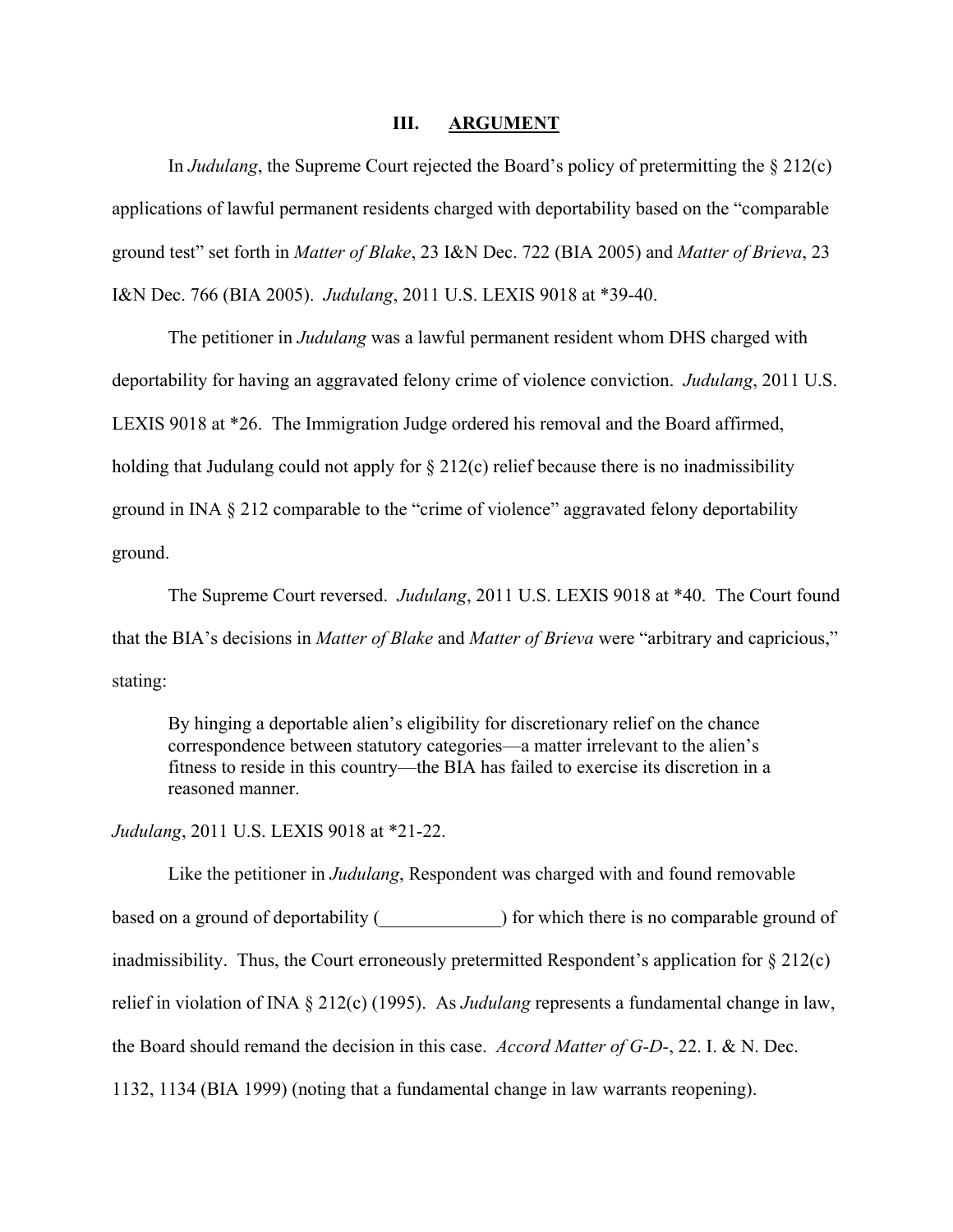## **IV. CONCLUSION**

The Supreme Court's decision in *Judulang* is a fundamental change in the law that nullifies the Immigration Judge's decision denying Respondent the opportunity to apply for § 212(c) relief. Respondent respectfully requests that the Board remand this case to the Immigration Judge to schedule a § 212(c) hearing in Respondent's case.

Dated: **\_\_\_\_\_\_\_\_\_\_\_\_** Respectfully submitted,

\_\_\_\_\_**\_\_\_\_\_\_\_\_\_\_\_\_\_\_\_\_\_\_\_\_**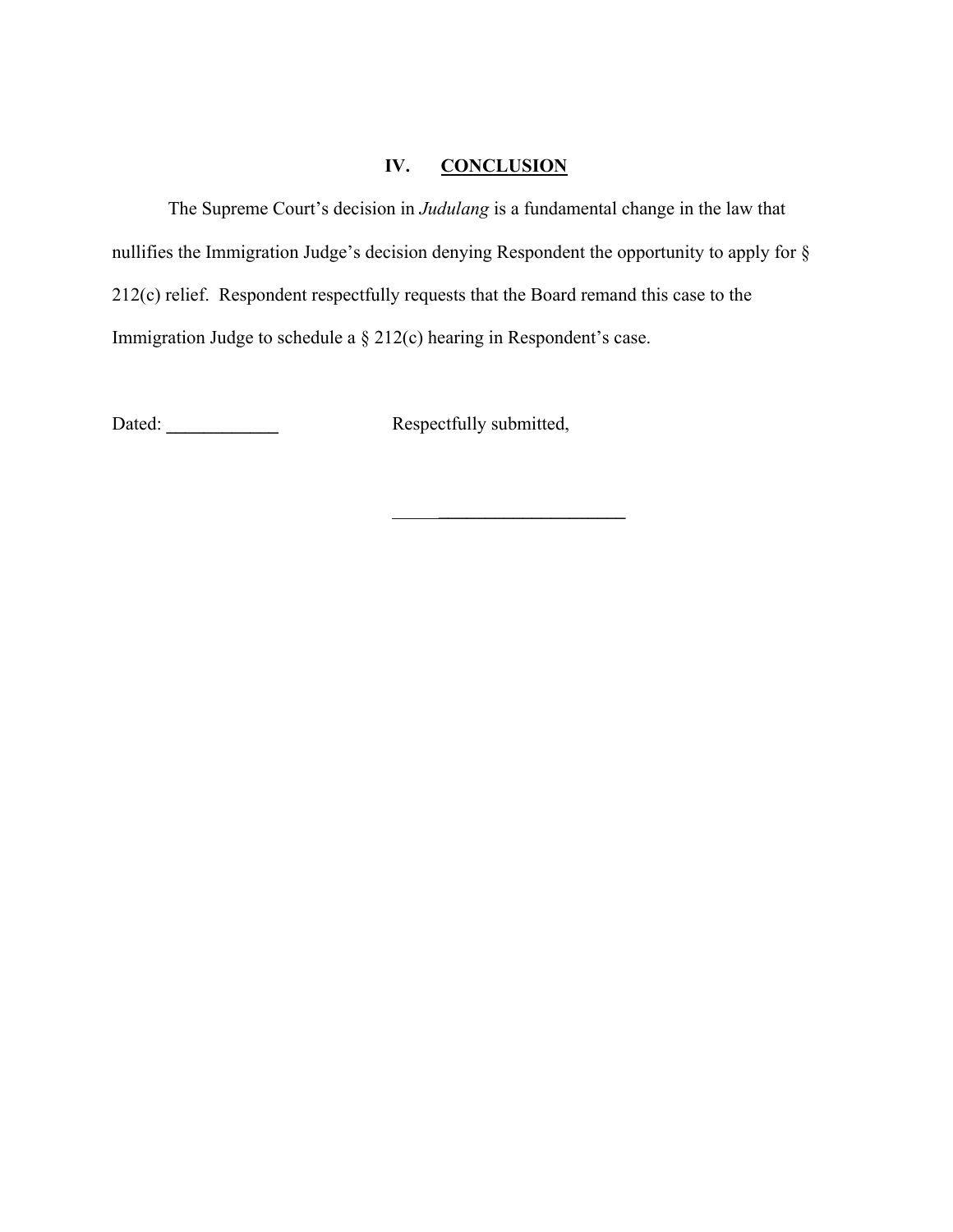## **SAMPLE C**

#### *Motion to Reconsider with the BIA*

**This motion is not a substitute for independent legal advice supplied by a lawyer familiar with a client's case. It is not intended as, nor does it constitute, legal advice. DO NOT TREAT THIS SAMPLE MOTION AS LEGAL ADVICE.** 

## UNITED STATES DEPARTMENT OF JUSTICE EXECUTIVE OFFICE FOR IMMIGRATION REVIEW BOARD OF IMMIGRATION APPEALS FALLS CHURCH, VIRGINIA

In the Matter of:

**\_\_\_\_\_\_\_\_\_\_\_\_\_\_\_\_\_\_\_\_\_\_\_\_\_\_\_\_\_\_\_\_\_\_\_\_\_,** ) A Number:**\_\_\_\_\_\_\_\_\_\_\_\_\_\_\_\_** 

Respondent. )

 $\overline{\phantom{a}}$ 

)

 $)$  $\hspace{1.5cm}$  ) and the contract of the contract of the contract of the contract of the contract of the contract of the contract of the contract of the contract of the contract of the contract of the contract of the contrac

 $)$ 

In Removal Proceedings.

## **MOTION TO RECONSIDER IN LIGHT OF**  *JUDULANG v. HOLDER*

## **I. INTRODUCTION**

Pursuant to  $\S 240(c)(6)$  of the Immigration and Nationality Act (INA), Respondent,

\_\_\_\_\_\_, hereby seeks reconsideration of this case in light of the Supreme Court's recent decision

in *Judulang v. Holder*, No. 10-694, 565 U.S. \_\_\_, 2011 U.S. LEXIS 9018 (Dec. 12, 2011). In

*Judulang*, the Supreme Court rejected the Board of Immigration Appeals' (BIA or Board) rulings

in *Matter of Blake*, 23 I&N Dec. 722 (BIA 2005) and *Matter of Brieva*, 23 I&N Dec. 766 (BIA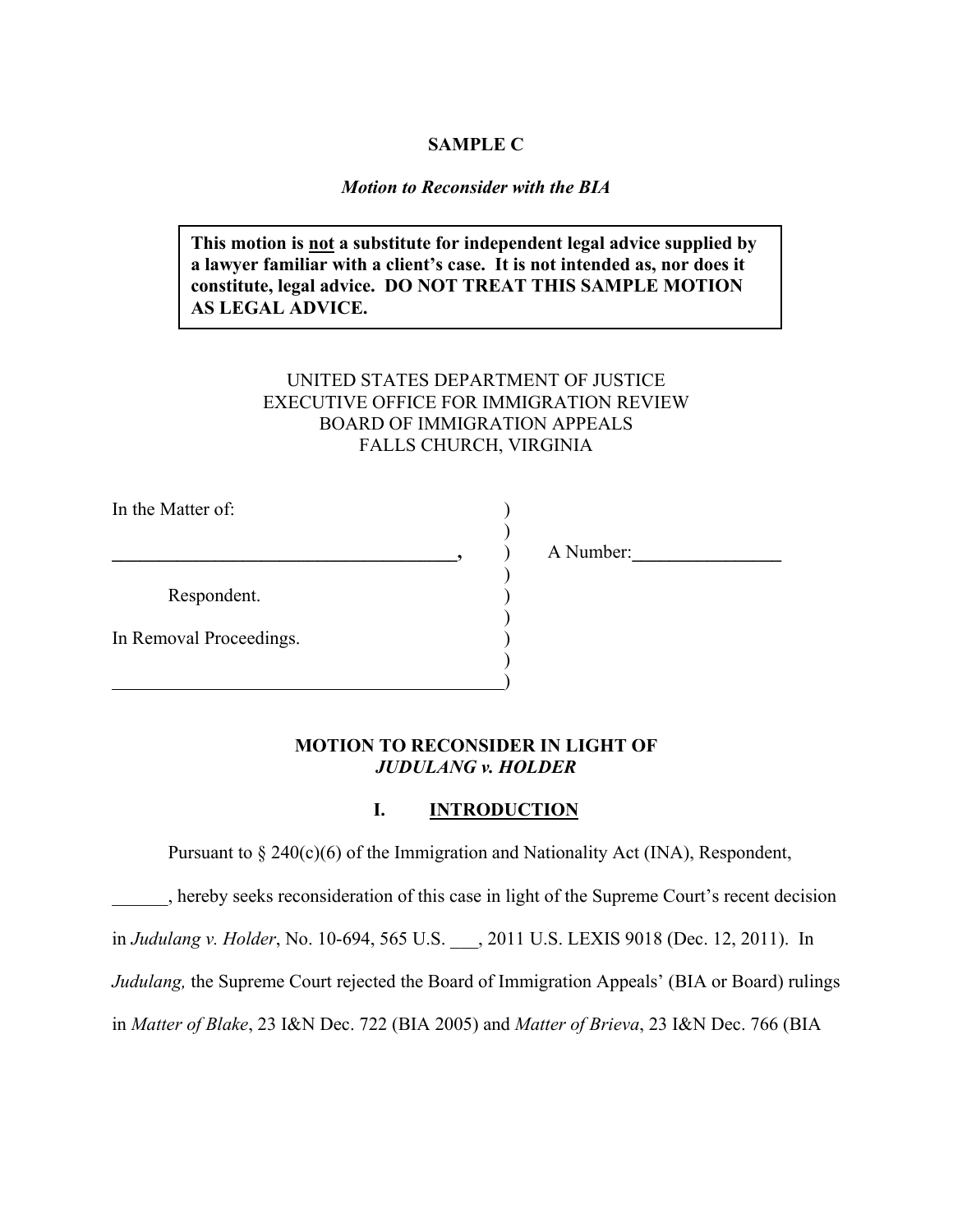2005). *Judulang*, 2011 U.S. LEXIS 9018 at \*11.<sup>[3](#page-24-0)</sup> Specifically, the Court rejected the Board's "comparable ground test," which permitted lawful permanent residents to apply for a  $\S 212(c)$ waiver only if the Department of Homeland Security (DHS) charged them with a ground of deportability which had a comparable ground of inadmissibility. The Court found that the "comparable ground test" is arbitrary and capricious. *Judulang,* 2011 U.S. LEXIS 9018 at \*40.

In the instant case, DHS charged Respondent, a lawful permanent resident with deportability under INA § \_\_\_. The Immigration Judge (IJ) found Respondent ineligible for § 212(c) relief based on the lack of a comparable ground of inadmissibility. The Board affirmed the IJ's decision on \_\_\_\_\_\_\_\_\_\_\_\_\_\_. The Supreme Court's decision in *Judulang* has nullified this basis of the Board's decision. Therefore, the Board should reconsider its decision and allow Respondent to proceed with an application for § 212(c) relief.

#### **II. STATEMENT OF FACTS AND STATEMENT OF THE CASE**

Respondent became a lawful permanent resident on The Department of Homeland Security (DHS) charged Respondent with deportability under INA §\_\_\_\_\_ for having been  $\_\_\_\_\_\_\_\$ .

 On \_\_\_\_\_\_\_, the Immigration Judge pretermitted Respondent's application for relief from removal under former § 212(c) of the INA because the charged ground of deportability is not comparable to a ground of inadmissibility. This Board affirmed the IJ's decision on  $\cdot$ 

Pursuant to 8 C.F.R. § 1003.2(e), Respondent declares that:

 $\overline{a}$ 

(1) the validity of the removal order [has been or is OR has not and is not] the subject of a judicial proceeding. [If applicable] The location of the judicial proceeding is:

<span id="page-24-0"></span><sup>3</sup> The Court rejected the BIA's entire line of pre-2005 comparable ground cases. *Judulang,*  2011 U.S. LEXIS 9018 at \*11 *citing Matter of Hernandez-Casillas;* 20 I&N Dec. 262, 287 (A.G. 1991); *In re Jimenez–Santillano,* 21 I&N Dec. 567, 571–72 (BIA 1996); *In re Esposito,* 21 I&N Dec. 1, 6–7 (BIA 1995); *Matter of Montenegro,* 20 I&N Dec. 603, 604-05 (BIA 1992).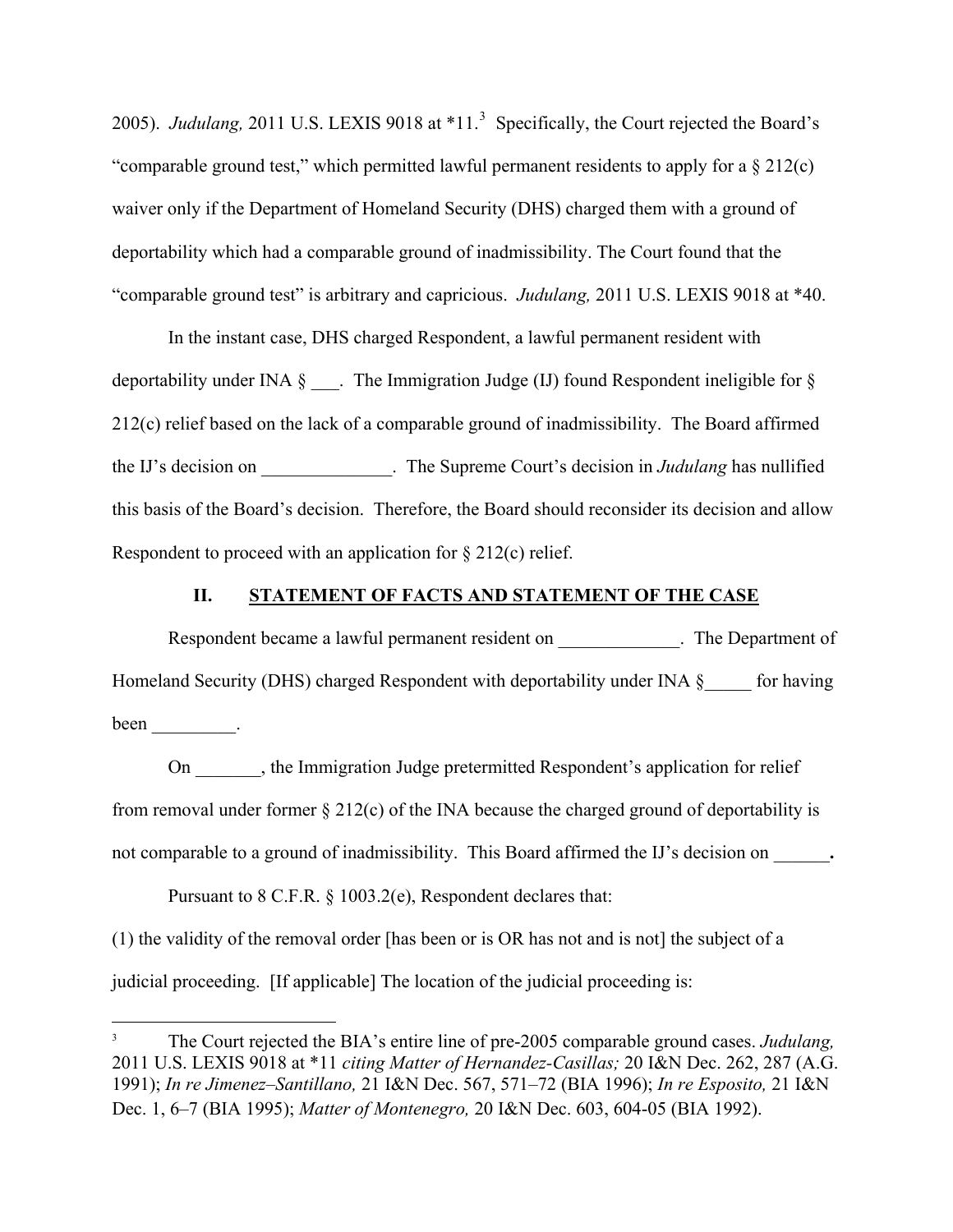. The proceeding took place on:

The outcome is as follows \_\_\_\_\_\_\_\_\_\_\_\_\_\_\_\_\_\_\_\_\_\_\_\_\_\_\_\_\_\_\_\_\_\_\_\_\_\_\_\_\_\_\_\_\_\_\_\_\_\_\_\_\_\_\_\_.

(2) The validity of the removal order [has not been and is not OR has been and is] the subject of a judicial proceeding.

(3) Respondent [is OR is not] currently the subject of a criminal proceeding under the Act. The current status of this proceeding is:  $\blacksquare$ 

(4) Respondent [is OR is not] currently the subject of any pending criminal proceeding under the Act.

## **III. STANDARD FOR RECONSIDERATION**

 A motion to reconsider shall specify the errors of law or fact in the previous order and shall be supported by pertinent authority. INA  $\S$  240(c)(6)(C); 8 C.F.R.  $\S$  1003.3(b)(1). In general, a respondent may file one motion to reconsider. INA  $\S$  240(c)(6)(A), 8 C.F.R.  $\S$  $1003.2(b)(2)$ .

 A motion to reconsider must be filed within 30 days of entry of a final administrative order of removal, INA § 240(c)(6)(B), 8 C.F.R. § 1003.2(b)(2), or as soon as practicable after finding out about the decision. *Henderson v. Shinseki*, 131 S. Ct. 1197, 1206 (2011) (holding that statutory administrative appeal deadline is a procedural, not jurisdictional, rule); *Borges v. Gonzales*, 402 F.3d 398, 407 (3d Cir. 2005) (explaining that petitioner must "exercise reasonable diligence in investigating and bringing the claim") (internal quotation omitted); *Toora v. Holder*, 603 F.3d 282, 284 (5th Cir. 2010) (reviewing BIA decision in which BIA concluded "no equitable tolling excused the late [filed motion to reopen] because [petitioner] failed to exercise due diligence…"); *Mezo v. Holder*, 615 F.3d 616, 620 (6th Cir. 2010) (defining equitable tolling as the doctrine that the statute of limitations will not bar a claim if the plaintiff, despite diligent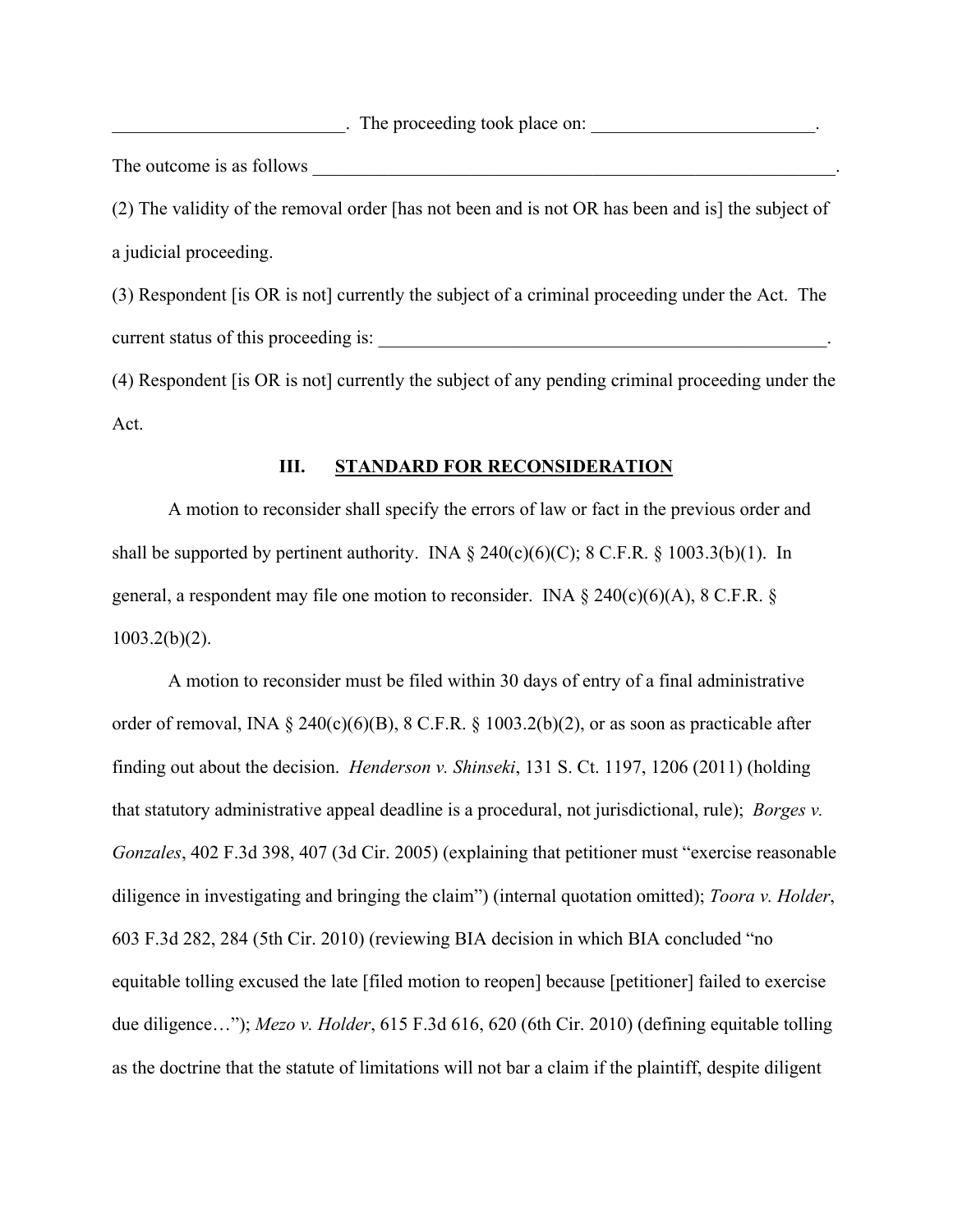efforts, did not discover the injury until after the limitations period had expired") (internal quotation omitted); *Pervaiz v. Gonzales*, 405 F.3d 488, 489 (7th Cir. 2005) ("…[T]he test for equitable tolling, both generally and in the immigration context, is not the length of the delay in filing the complaint or other pleading; it is whether the claimant could reasonably have been expected to have filed earlier") (citations omitted); *Socop-Gonzalez v. INS*, 272 F.3d 1176, 1184- 85 (9th Cir. 2001) (holding that "all one need show is that by the exercise of reasonable diligence the proponent of tolling could not have discovered essential information bearing on the claim") (internal quotation omitted); *Riley v. INS*, 310 F.3d 1253, 1258 (10th Cir. 2002) holding that BIA must consider noncitizens due diligence in evaluating whether equitable tolling of motion to reopen deadline is warranted); *but see Anin v. Reno*, 188 F.3d 1273, 1278 (11th Cir. 1999) (finding, in case pre-dating *Henderson,* motion to reopen deadline "jurisdictional and mandatory"). The Supreme Court issued its decision in *Judulang* on December 12, 2011. Respondent is filing this motion as soon as practicable after the Supreme Court's ruling.

 [Consider adding paragraph below if the person has not been removed and the statutory motion deadline has elapsed].

In the alternative, Respondent seeks *sua sponte* reconsideration pursuant to 8 C.F.R. § 1003.2(a) based on a fundamental change in law. The Board has held that an "exceptional situations" standard applies when adjudicating a *sua sponte* motion. *See Matter of J-J-*, 21 I&N Dec. 976, 984 (BIA 1997). A significant development in the law constitutes an exceptional circumstance. *See*, *e.g.*, *Matter of Muniz*, 23 I&N Dec. 207, 207-08 (BIA 2002) (reopening *sua sponte* where Ninth Circuit interpreted meaning of crime of violence differently from BIA); *Matter of G-D-*, 22 I&N Dec. 1132, 1135-36 (BIA 1999) (declining to reopen or reconsider *sua sponte* where case law represented only "incremental development" of the law); *Matter of X-G-W-*, 22 I&N Dec. 71, 73 (BIA 1998) (statutory change in definition of "refugee" warranted *sua*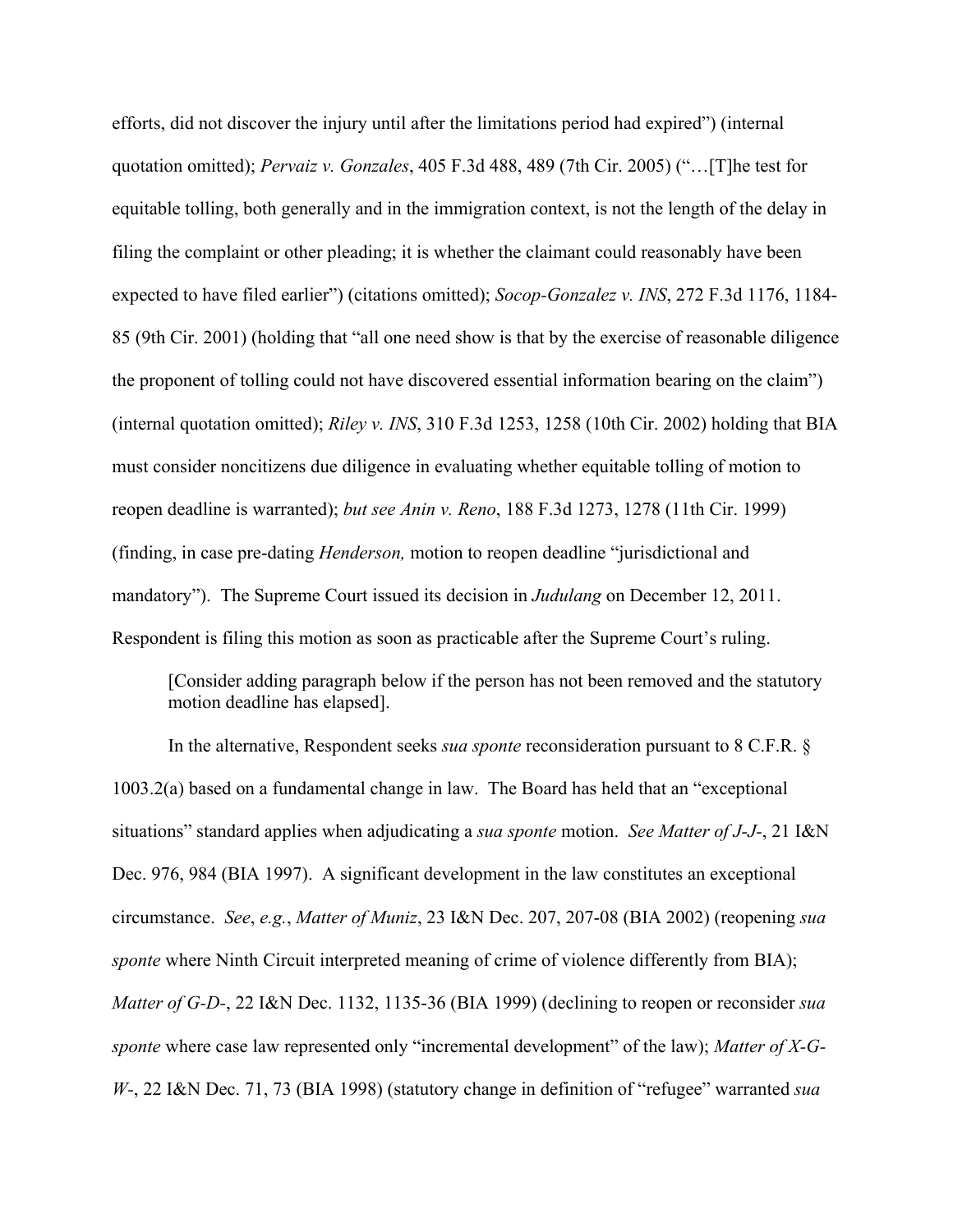*sponte* reopening); *Matter of G-C-L-*, 23 I&N Dec. 359 (BIA 2002) (due to passage of time, BIA withdrew from its "policy" announced in *Matter of X-G-W-*).

#### **IV. ARGUMENT**

In *Judulang*, the Supreme Court rejected the Board's policy of pretermitting the § 212(c) applications of lawful permanent residents charged with deportability based on the "comparable ground test" set forth in *Matter of Blake*, 23 I&N Dec. 722 (BIA 2005) and *Matter of Brieva*, 23 I&N Dec. 766 (BIA 2005). *Judulang*, 2011 U.S. LEXIS 9018 at \*39-40.

The petitioner in *Judulang* was a lawful permanent resident whom DHS charged with deportability for having an aggravated felony crime of violence conviction. *Judulang*, 2011 U.S. LEXIS 9018 at 26. The Immigration Judge ordered his removal and the Board affirmed, holding that Judulang could not apply for  $\S 212(c)$  relief because there is no inadmissibility ground in INA § 212 comparable to the "crime of violence" aggravated felony deportability ground.

The Supreme Court reversed. *Judulang*, 2011 U.S. LEXIS 9018 at \*40. The Court found that the BIA's decisions in *Matter of Blake* and *Matter of Brieva* were "arbitrary and capricious," stating:

By hinging a deportable alien's eligibility for discretionary relief on the chance correspondence between statutory categories—a matter irrelevant to the alien's fitness to reside in this country—the BIA has failed to exercise its discretion in a reasoned manner.

## *Judulang*, 2011 U.S. LEXIS 9018 at \*21-22.

 Like the petitioner in *Judulang*, Respondent was charged with and found removable based on a ground of deportability () for which there is no comparable ground of inadmissibility. Thus, the Court erroneously pretermitted Respondent's application for § 212(c) relief in violation of INA § 212(c) (1995). As *Judulang* represents a fundamental change in law,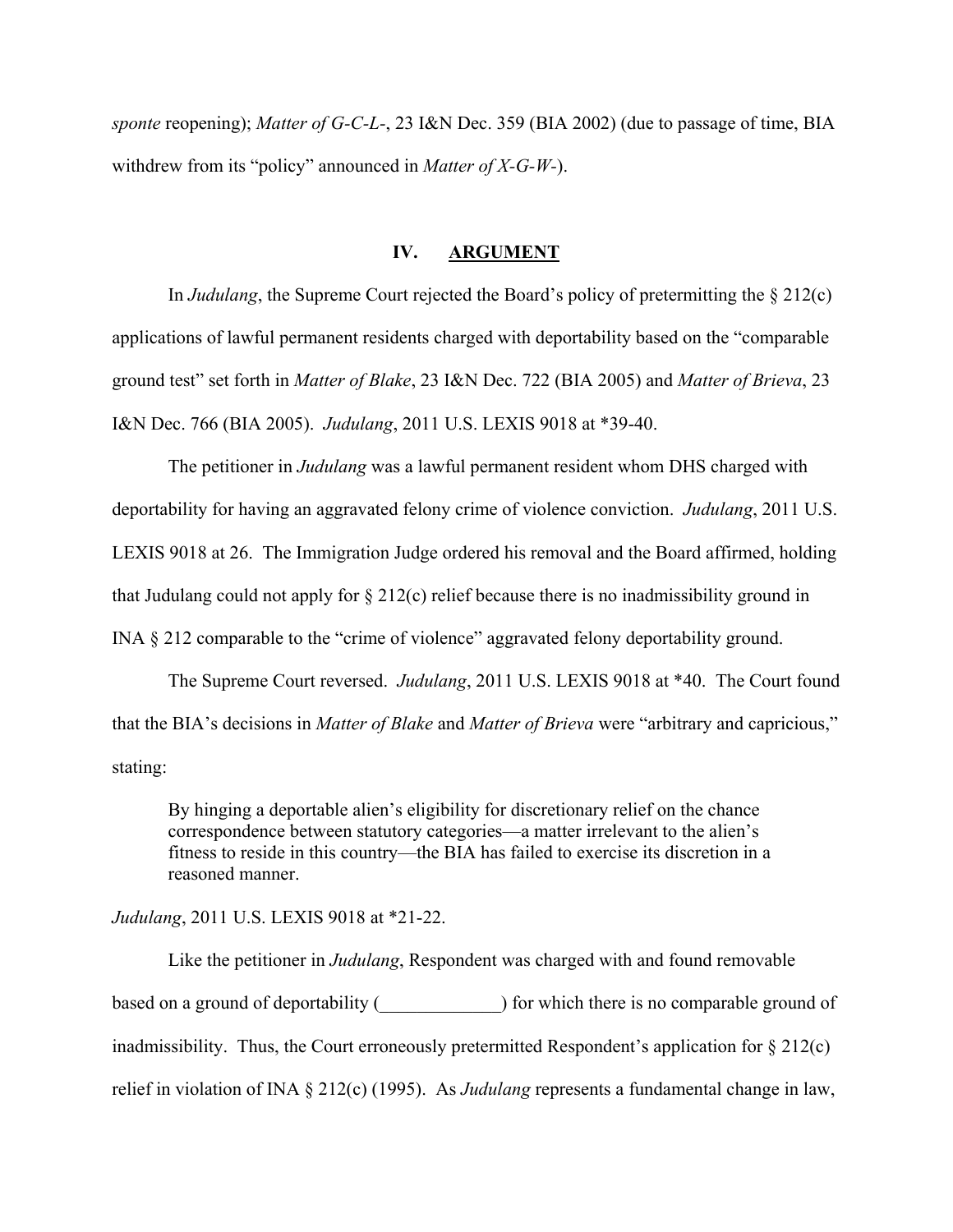the Court should reconsider the decision in this case. *Accord Matter of G-D-*, 22. I&N Dec. 1132, 1134 (BIA 1999) (noting that a fundamental change in law warrants reopening).

## **V. CONCLUSION**

The Supreme Court's decision in *Judulang v. Holder* is a fundamental change in the law that nullifies the Board's decision denying Respondent the opportunity to apply for  $\S 212(c)$ relief. Respondent respectfully requests the Board reconsider its decision and remand the case to the immigration court for a  $\S 212(c)$  hearing in Respondent's case.

Dated: **\_\_\_\_\_\_\_\_\_\_\_\_** Respectfully submitted,

\_\_\_\_\_**\_\_\_\_\_\_\_\_\_\_\_\_\_\_\_\_\_\_\_\_**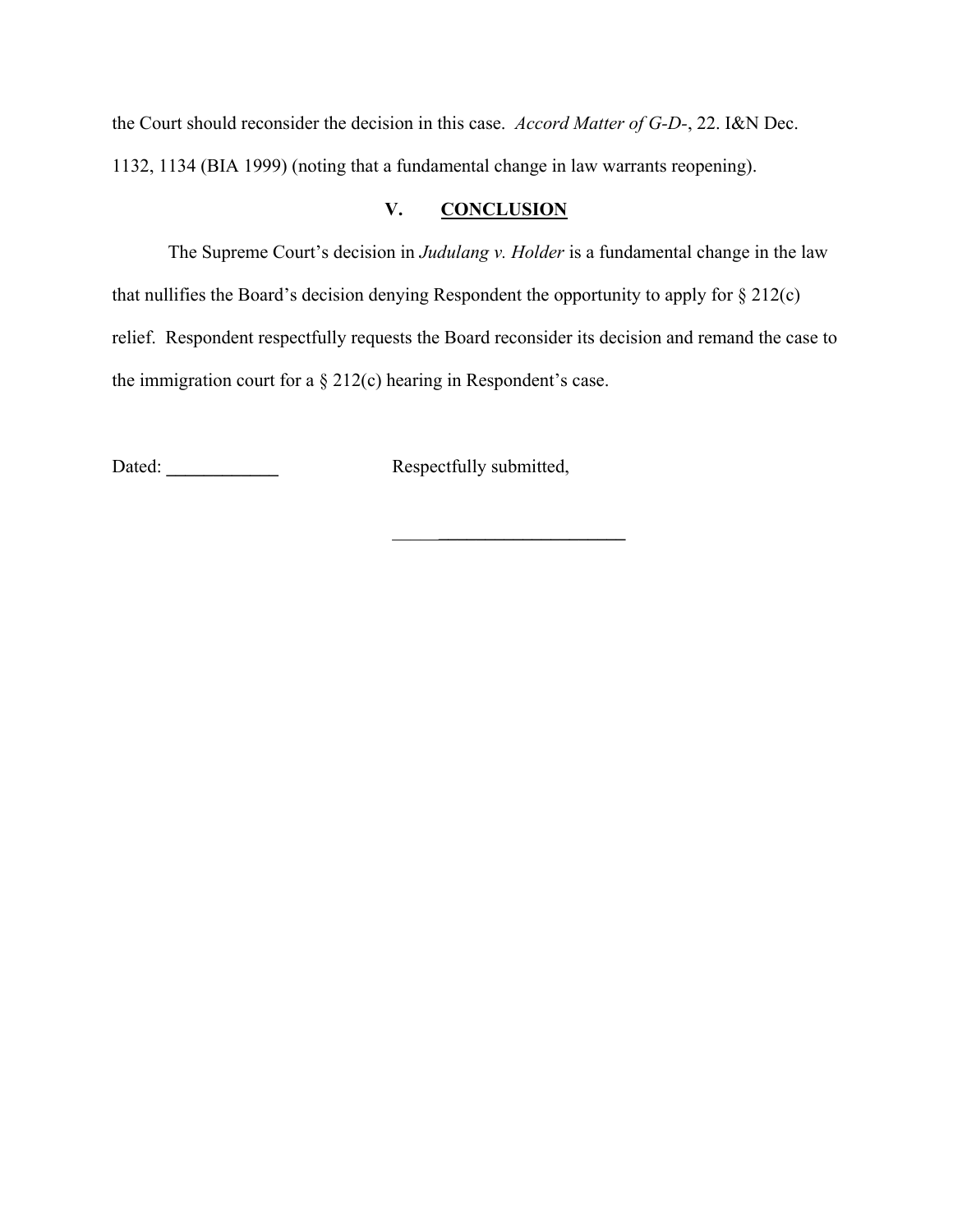## **SAMPLE D**

*Letter pursuant to Federal Rule of Appellate Procedure 28(j)*  (Pursuant to the rule, the body of the letter must not exceed 350 words)

**This letter is not a substitute for independent legal advice supplied by a lawyer familiar with a client's case. It is not intended as, nor does it constitute, legal advice.** 

Clerk of the Court U.S. Court of Appeals for the Circuit ADDRESS

> Re: v. Case No.

Dear Clerk of the Court:

Pursuant to Federal Rule of Appellate Procedure 28(j), Petitioner submits *Judulang v. Holder*, No. 10-694, 565 U.S. \_\_\_, 2011 U.S. LEXIS 9018 (Dec. 12, 2011).

In *Judulang*, the Supreme Court rejected the Board of Immigration Appeals' (BIA) rulings in *Matter of Blake*, 23 I&N Dec. 722 (BIA 2005) and *Matter of Brieva*, 23 I&N Dec. 766 (BIA 2005). The Court found the BIA's comparable grounds test for § 212(c) relief is "arbitrary and capricious." 2011 U.S. LEXIS 9018 at \*40.

*Judulang* is applicable to this case because

*Judulang* supports the position in Petitioner's brief at pages that the instant petition for review should be granted.

 $\overline{\phantom{a}}$  , and the contract of the contract of the contract of the contract of the contract of the contract of the contract of the contract of the contract of the contract of the contract of the contract of the contrac

Respectfully submitted,

 $\overline{\phantom{a}}$  ,  $\overline{\phantom{a}}$  ,  $\overline{\phantom{a}}$  ,  $\overline{\phantom{a}}$  ,  $\overline{\phantom{a}}$  ,  $\overline{\phantom{a}}$  ,  $\overline{\phantom{a}}$  ,  $\overline{\phantom{a}}$  ,  $\overline{\phantom{a}}$  ,  $\overline{\phantom{a}}$  ,  $\overline{\phantom{a}}$  ,  $\overline{\phantom{a}}$  ,  $\overline{\phantom{a}}$  ,  $\overline{\phantom{a}}$  ,  $\overline{\phantom{a}}$  ,  $\overline{\phantom{a}}$ 

cc:

Office of Immigration Litigation U.S. Department of Justice, Civil Division P.O. Box 878, Ben Franklin Station Washington, D.C. 20044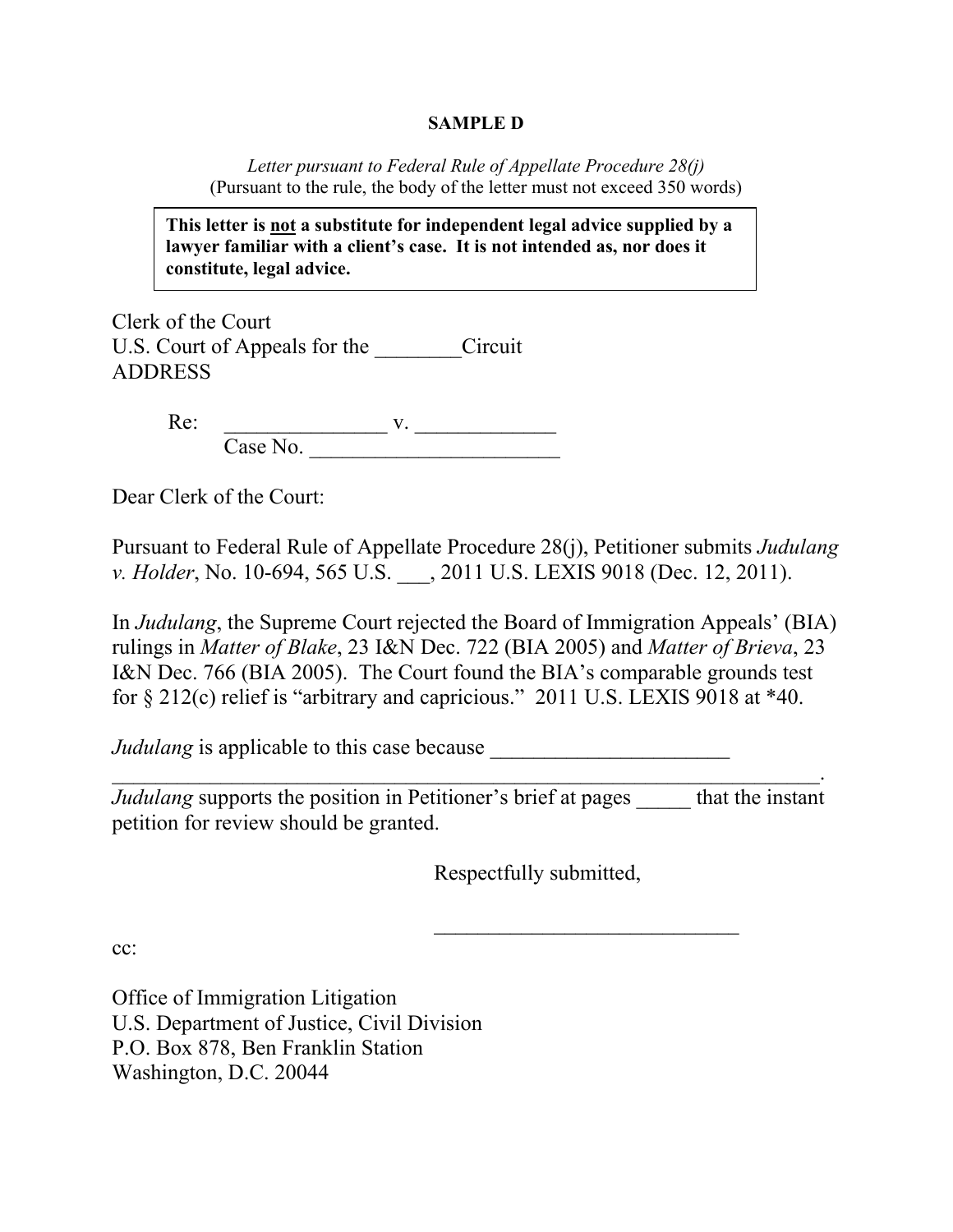#### **SAMPLE E**

*Motion to Stay or Recall the Mandate at Court of Appeals* 

**This motion is not a substitute for independent legal advice supplied by a lawyer familiar with a client's case. It is not intended as, nor does it constitute, legal advice.** 

# IN THE UNITED STATES COURT OF APPEALS

FOR THE **CIRCUIT** 

)

)

)

 $\overline{)}$ 

Petitioner, (1)

 $\mathbf{v}$ .

Eric H. Holder, Jr., Attorney General, )

 $\overline{\phantom{a}}$ 

)

Respondent. )

\_\_\_\_\_\_\_\_\_\_\_\_\_\_\_\_\_\_\_\_\_\_\_\_\_\_\_\_\_ **)** Case No. \_\_\_\_\_\_\_\_\_\_\_\_

# **MOTION TO STAY OR RECALL THE MANDATE IN LIGHT OF THE SUPREME COURT'S DECISION IN**  *JUDULANG v. HOLDER*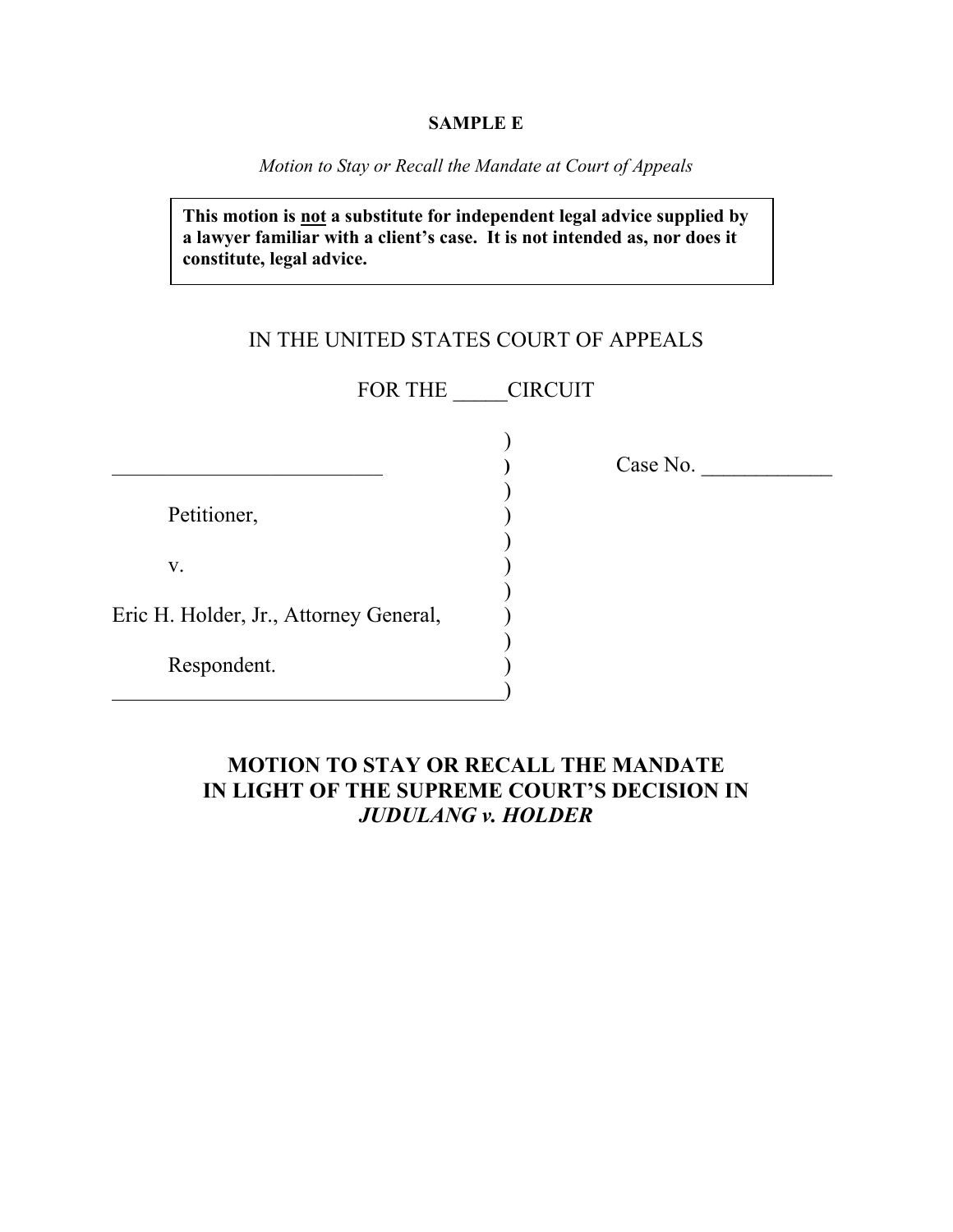## **I. INTRODUCTION**

Pursuant to Federal Rules of Appellate Procedure 27 and 41 [and INSERT ANY APPLICABLE LOCAL RULE], Petitioner moves this Court to stay or recall the mandate in this case in light of the Supreme Court's recent decision in *Judulang v. Holder*, No. 10-694, 565 U.S. \_\_\_, 2011 U.S. LEXIS 9018 (Dec. 12, 2011).

## **II. RELEVANT PROCEDURAL HISTORY**

Petitioner became a lawful permanent resident on Fig. 2. The Department of Homeland Security (DHS) charged Petitioner with deportability under  $\S$  of the Immigration and Nationality Act, 8 U.S.C.  $\S$  , for having been \_\_\_\_\_\_\_\_\_.

On , the Board affirmed the immigration judge's decision in this case, which had pretermitted Petitioner's application for relief from removal under former § 212(c) of the INA because the charged ground of deportability is not comparable to a ground of inadmissibility under 8 U.S.C. § 1182. The Board's decision relies on [*Matter of Blake*, 23 I&N Dec. 722 (BIA 2005) AND/OR *Matter of Brieva*, 23 I&N Dec. 766 (BIA 2005)].

Petitioner then filed a petition for review of the BIA's decision with this Court. On **\_\_\_\_\_\_\_\_\_\_\_**, this Court [dismissed OR denied] the petition for review, affirming the BIA's approach set forth in *Matter of Blake* AND/OR *Matter of*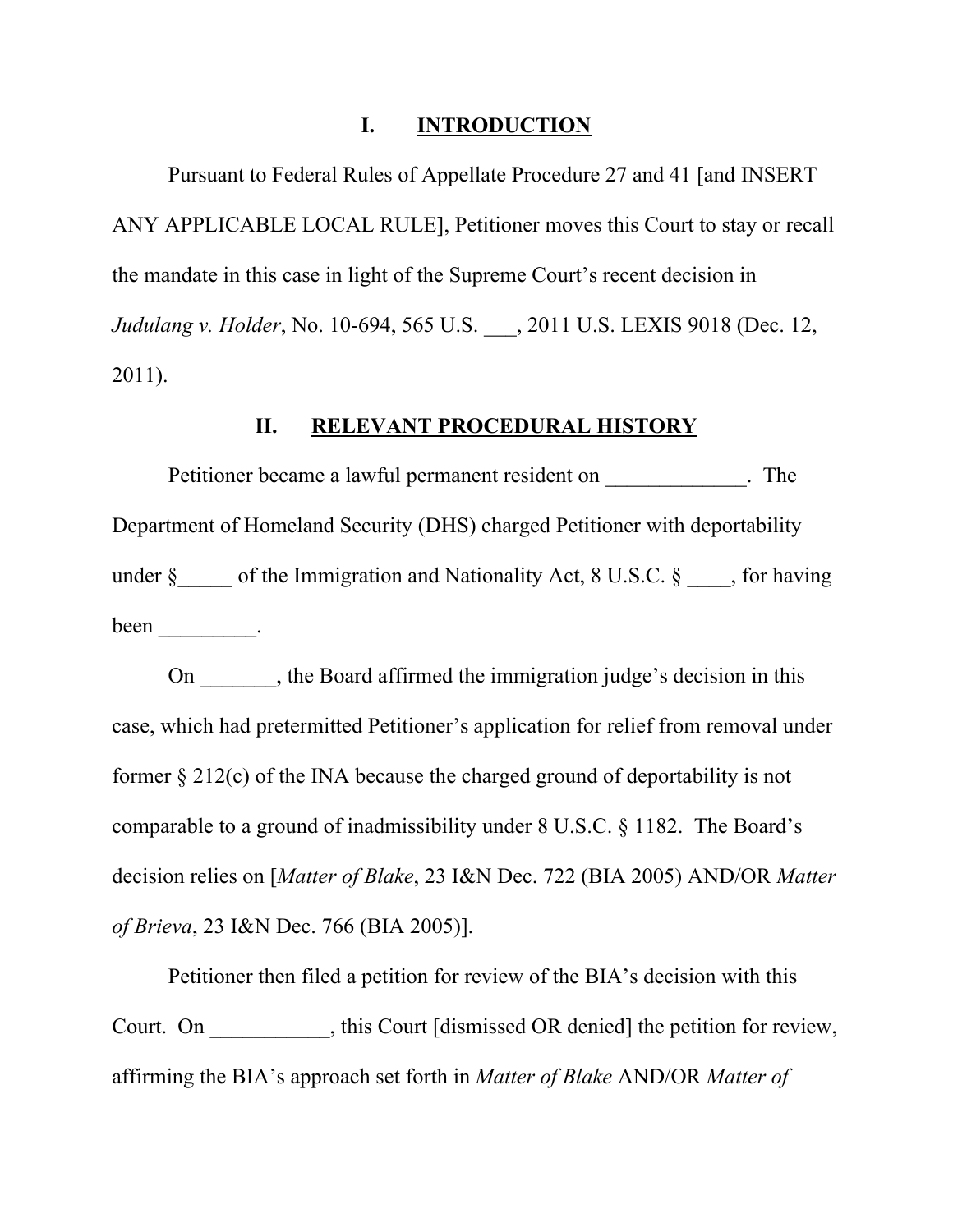*Brieva*. The Court's decision relied on [then binding circuit case law OR Board precedent]. [Insert applicable circuit case/s: *Gonzalez-Mesias v. Mukasey*, 529 F.3d 62 (1st Cir. 2008), *cert. denied*, 129 S. Ct. 2042 (2009); *Kim v. Gonzales*, 468 F.3d 58 (1st Cir. 2006); *Caroleo v. Gonzales*, 476 F.3d 158 (3d Cir. 2007); *Brieva-Perez v. Gonzales*, 482 F.3d 356 (5th Cir. 2007); *Koussan v. Holder*, 556 F.3d 403 (6th Cir. 2009); *Valere v. Gonzales*, 473 F.3d 757 (7th Cir. 2007); *Zamora-Mallari v. Mukasey*, 514 F.3d 679 (7th Cir. 2008); *Vue v. Gonzales*, 496 F.3d 858 (8th Cir. 2007); *Abebe v. Mukasey*, 554 F.3d 1203 (9th Cir. 2009) (en banc); *Matter of Blake*, 23 I&N Dec. 722 (BIA 2005) AND/OR *Matter of Brieva*, 23 I&N Dec. 766 (BIA 2005)]. The mandate either is [set to issue on  $OR$  has issued on  $\Box$ 

 The Supreme Court's unanimous decision in *Judulang* was issued on December 12, 2011. Petitioner is filing this motion as soon as practicable following the Court's decision.

#### **III. ARGUMENT**

The Court should stay or recall the mandate in light of the Supreme Court's decision in *Judulang*. In *Judulang*, the Supreme Court rejected the Board's policy of pretermitting the § 212(c) applications of lawful permanent residents charged with deportability based on the "comparable ground test" set forth in *Matter of*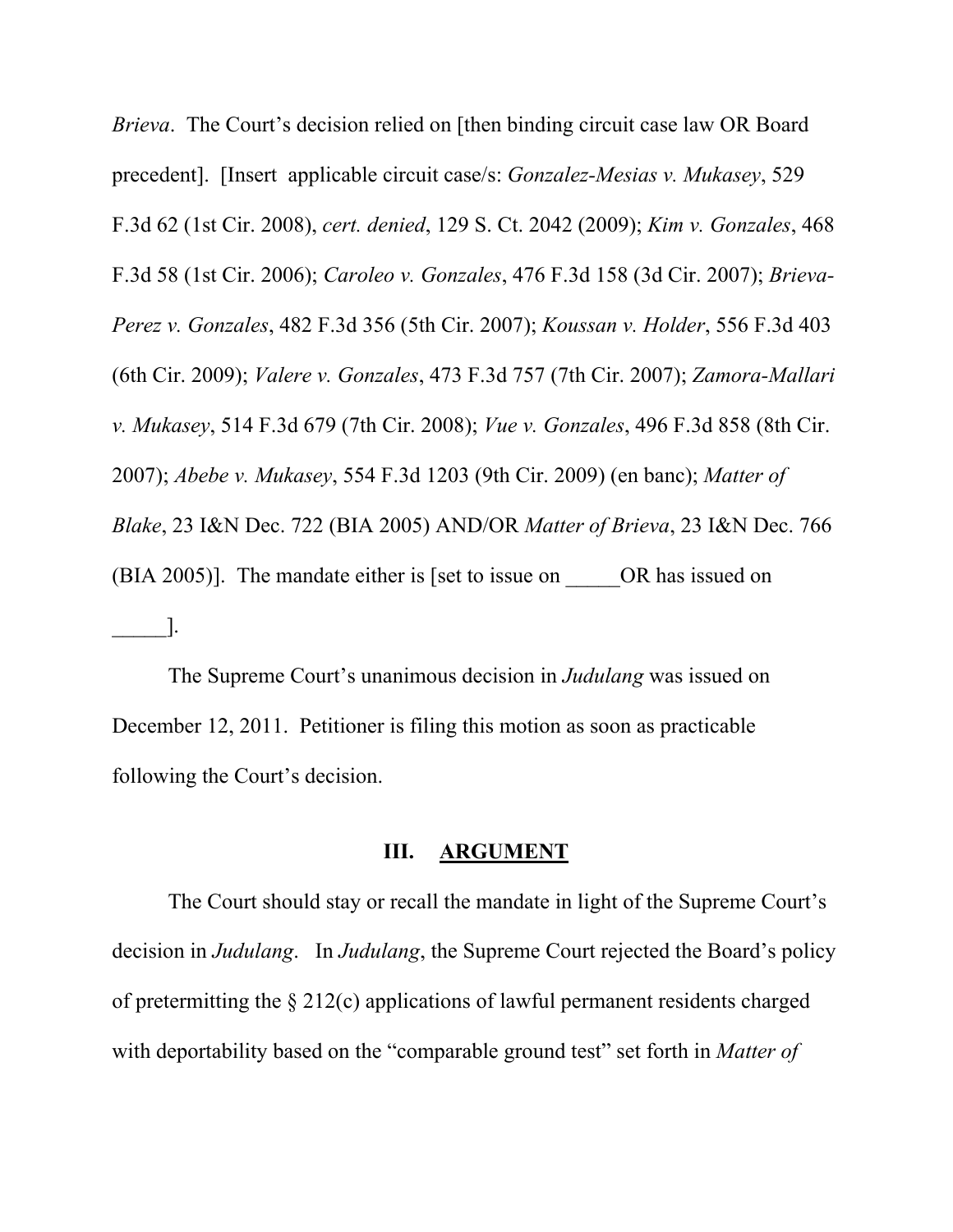*Blake*, 23 I&N Dec. 722 (BIA 2005) and *Matter of Brieva*, 23 I&N Dec. 766 (BIA 2005). *Judulang*, 2011 U.S. LEXIS 9018 at \*39-40.

The petitioner in *Judulang* was a lawful permanent resident whom DHS charged with deportability for having an aggravated felony crime of violence conviction. *Judulang*, 2011 U.S. LEXIS 9018 at 26. The Immigration Judge ordered his removal and the Board affirmed, holding that Judulang could not apply for  $\S 212(c)$  relief because there is no inadmissibility ground in INA  $\S 212$ comparable to the "crime of violence" aggravated felony deportability ground.

The Supreme Court reversed. *Judulang*, 2011 U.S. LEXIS 9018 at \*40. The Court found that the BIA's decisions in *Matter of Blake* and *Matter of Brieva*  were "arbitrary and capricious," stating:

By hinging a deportable alien's eligibility for discretionary relief on the chance correspondence between statutory categories—a matter irrelevant to the alien's fitness to reside in this country—the BIA has failed to exercise its discretion in a reasoned manner.

*Judulang*, 2011 U.S. LEXIS 9018 at \*21-22.

*Judulang* is applicable in this case because

 $\mathcal{L}_\text{max}$  , and the contract of the contract of the contract of the contract of the contract of the contract of the contract of the contract of the contract of the contract of the contract of the contract of the contr

The Court's decision in *Judulang* nullifies the Board's decision.

Thus, a recall of the mandate is warranted in order to prevent injustice and to

allow Petitioner to exercise his right to apply for § 212(c) relief. [INSERT